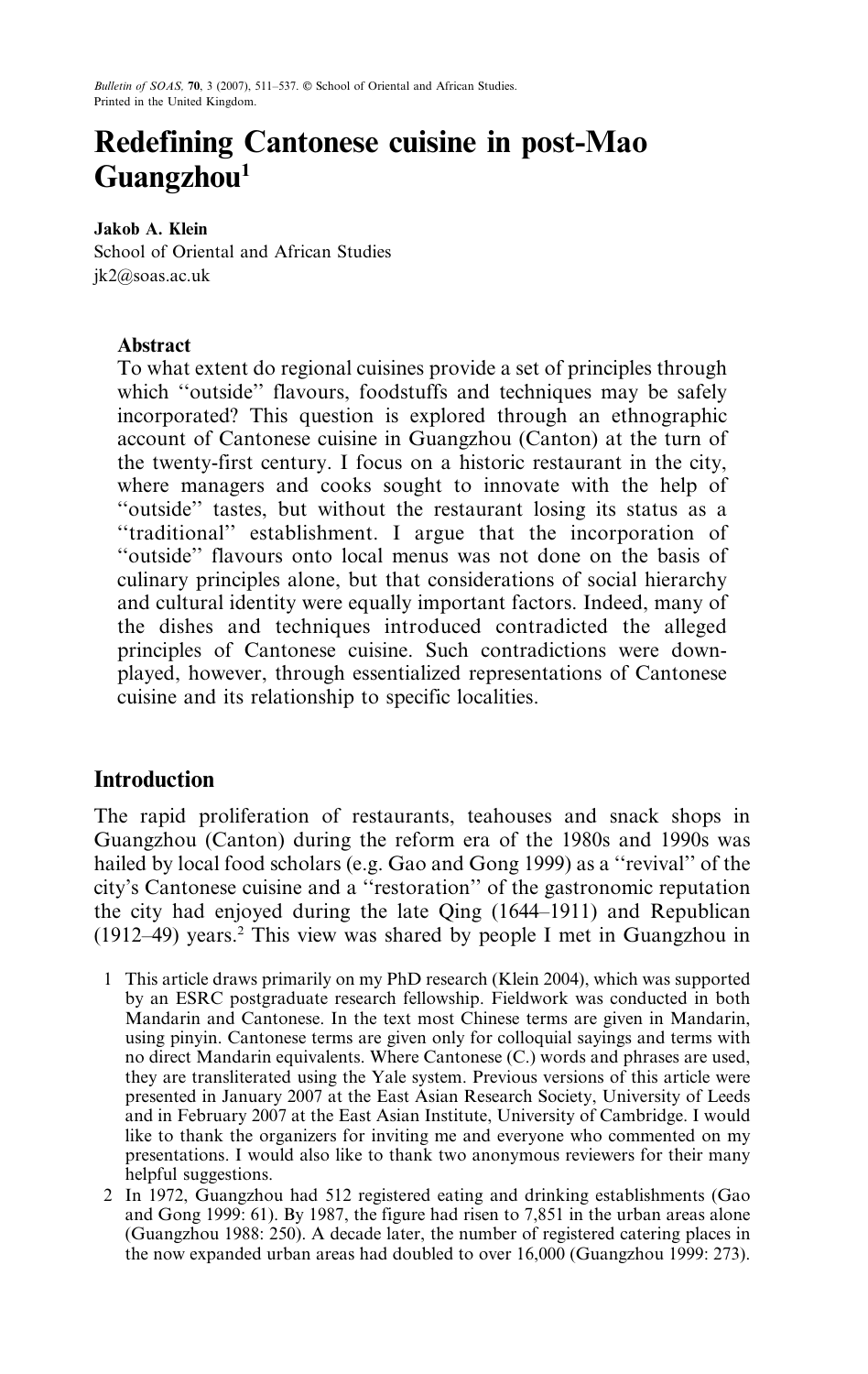1999 and 2000, who sometimes claimed that there had been little or no "food culture" (*yinshi wenhua*) in the city during the revolutionary years of the 1950s, 60s and 70s. As one man explained to me over tea and snacks, "At that time there were not enough grain staples *(zhushi)*". Pointing at the dainty delicacies on the table he continued, "How could we think about supplementary foods (fushi)?"

Guangzhou's culinary revival did not occur in isolation from the wider world. From the beginning it was accompanied by  $-$  and arguably dependent upon - the arrival of goods, capital, ideas, people and skills from outside the city. In the 1980s, the most significant outside influence was undoubtedly that of Hong Kong, which had by then emerged as a metropolitan centre with its own distinctive brand of Cantonese cuisine (Tam 1997; 2002; Cheung 2002). By the mid-1990s, eating places offering dishes from Sichuan, Hunan, the north-east and other Chinese regions that had been sending migrants to Guangzhou since the mid-1980s had become well-established on Guangzhou's restaurant scene. In addition to Hong Kong style Cantonese cuisine and regional Chinese foods, the 1980s and 90s also witnessed a growing number of establishments serving Western style and other foreign foods, including transnational fast food chains, locally owned and managed Western style cafes, Thai and Vietnamese places and exclusive Japanese and French restaurants.

To some people in the city this growing presence of outside cooking styles appeared to cause a degree of anxiety. Informants bemoaned the loss of what they saw as a greater culinary order in the past, when each urban area had its own distinctive and representative eating places, and when cooking techniques were properly handed down from master to apprentice. These days, I heard some say, youth are becoming increasingly "Westernized" and care little about correct methods. People know less about taste and health, it was argued, and care only about superficial things such as the romantic ambiance (*qifen*) in Western restaurants or the social status (shehui diwei) associated with consuming rare game. In other words, the pride in Guangzhou's culinary revival during the reform era was accompanied by fears that Cantonese cooking traditions were in fact being lost, and that Cantonese cuisine was losing its central role in the city's culinary life.

Elsewhere (Klein 2006), I have discussed how food journalists in the late 1990s attempted to guide Guangzhou consumers through the city's new found culinary diversity. Here I ask instead: To what extent and in what ways have "outside" tastes actually impacted on "local" cuisine? Was Guangzhou's culinary distinctiveness being overshadowed by the impact of foreign and regional cuisines or by that of Hong Kong style Cantonese cuisine? I will show that the "outside" impact on Cantonese cuisine in Guangzhou has indeed been considerable. By the turn of the twenty-first century a number of cooking techniques, dishes, foodstuffs, condiments, sauces and serving styles unheard of twenty years before had been adopted by the city's Cantonese restaurants.

This is not in itself surprising. As the historian of Japanese food culture, Katarzyna Cwiertka, has recently observed, "It goes without saying that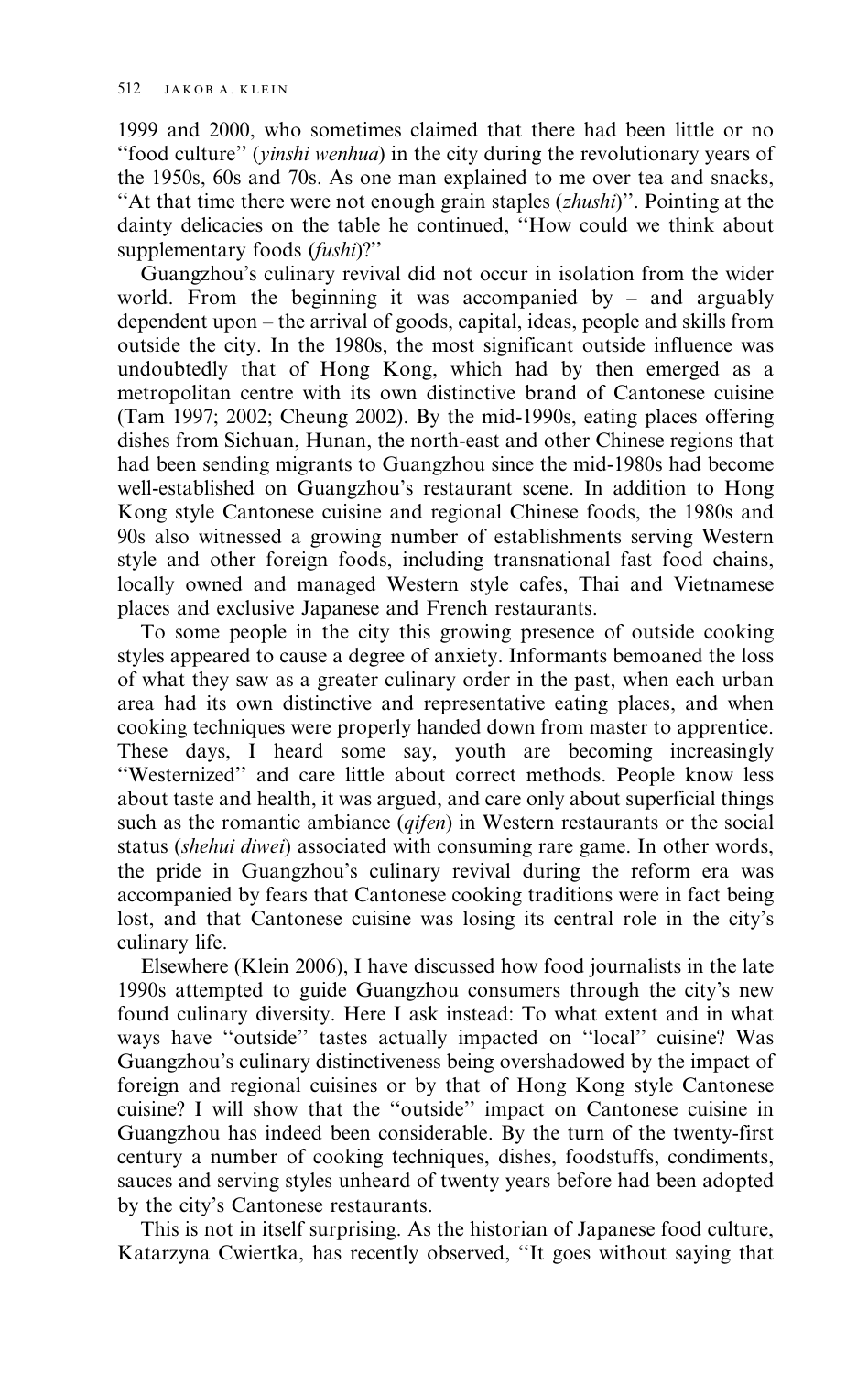cuisines are continually hybridising processes rather than fixed things" (2003: 92). Indeed, if we were to look at Cantonese cuisine historically, we might conclude that it has been profoundly shaped by centuries of migrations and trade flows, and that the emergence of Guangzhou's culinary renown in the late Qing or early Republican period was inseparable from its role as a hub of regional and global trade (Simoons 1991: 54–5, 513–15; Ye 1992). However, what I do find striking is the fact that despite this mixing and despite the anxieties about a loss of indigenous tradition and order, Cantonese cuisine was also frequently described to me in terms of an unchanging essence, a cuisine whose timeless principles distinguished it clearly both from foreign foods and from other regional or local Chinese cuisines. Rather than simply providing examples of the mixing of "local" foods with "outside" flavours, I explore what appears to be a paradoxical combination of rapid change and conservatism in food habits (Mintz 2002). Following Richard Wilk, I try to make sense of what he refers to as the "simultaneous processes of mixing and ordering" (2006a: 17) that typify "local" cuisines in the current phase of globalization.

In other words, what interests me here are the processes through which particular culinary combinations were achieved and the social meanings that people made of the results. Which techniques and tastes were adopted, and which were rejected? How did people arrive at these choices? Were they made entirely on the basis of cooking conventions, or were there nonculinary issues at play, such as considerations of social status and cultural identity? My account draws on ten months of ethnographic research on Guangzhou's teahouse and restaurant world conducted in 1999 and 2000. Much of the discussion focuses on my key fieldsite in the city, a multistoreyed teahouse-restaurant, which I call the Glorious China. With a history of over 100 years, the Glorious China was a self-styled "traditional" Cantonese establishment. It was locally renowned for having preserved traditional cooking techniques and specialities dating back to the Republican era, but it had also recently introduced a number of sauces, dishes and techniques from other regional and foreign cuisines. I should emphasize that my focus is on commercial cuisine. Changes in domestic cooking practices, and the relationship between domestic and commercial cuisine, are important areas for further research.<sup>3</sup>

## **Cuisine**

One way in which the relationship between mixing and ordering has been thought about is through the concept of "cuisine" itself. For many anthropologists and historians of food, cuisine is a set of rules or principles for selecting, preparing, flavouring, serving and eating foods, and on some

<sup>3</sup> Cheung (2002) suggests that in Hong Kong, people ate conservatively at home, and were more experimental when eating out. This is an interesting hypothesis that might be explored in Guangzhou. In the light of Short's (2006) point that arguments tend to be made about home cooking despite the lack of research, I will refrain from too much speculation in this piece.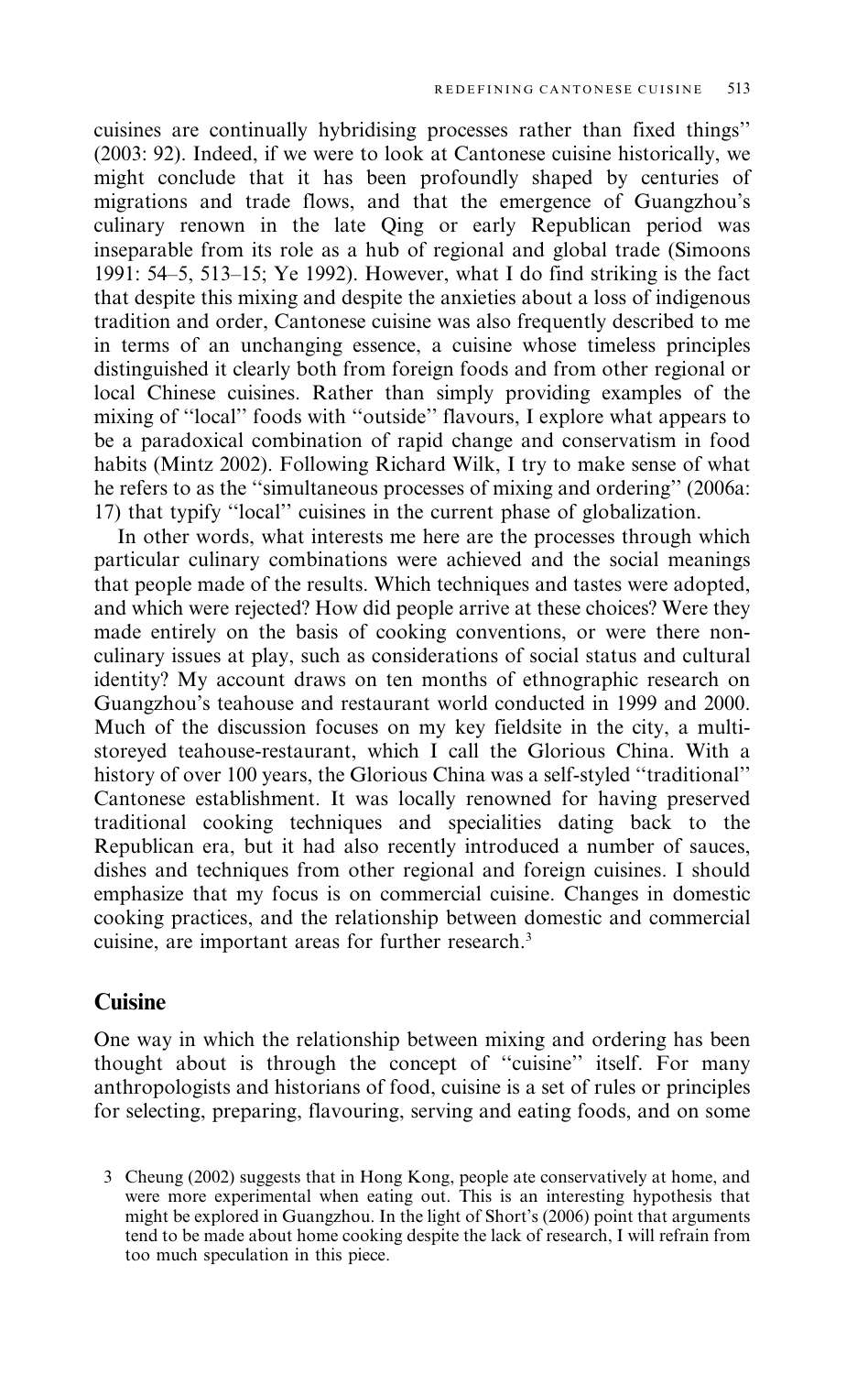accounts also for producing foods and for relating food and eating to wider value systems (Cwiertka 2006: 11-12; Belasco 2004[1999]: 219-20). Scholars emphasize that these kinds of principles do not simply define what is edible and what is not, but also allow "cultures" to decide which "foreign" foods may be incorporated and how this may be done in such a way that transforms them into unthreatening, familiar fare (Rozin and Rozin 2005) [1981]; Ashkenazi and Jacob 2000).

While some present cuisine as an underlying, more-or-less subconscious and enduring logic (Chang 1977: 7; Rozin and Rozin 2005 [1981]; Ashkenazi and Jacob 2000), the anthropologist Sidney Mintz (1996: 92– 105; see also Sutton 2001: 110-15) emphasizes that people actively talk about food, and that this discourse about food is crucial to the maintenance of a cuisine, as it "sustains both common understandings and reliable production of the foods in question" (1996: 104). For Mintz, such discourse, common understandings and food production can really only work at the level of a region or locality. National cuisines, by contrast, he sees as artificial constructs, which appropriate ingredients, methods and dishes from different regions, and in doing so remove them from their social and economic moorings in specific regional communities. He writes:

[A] cuisine requires a population that eats that cuisine with sufficient frequency to consider themselves expert on it. They all believe, and care that they believe, that they know what it consists of, how it is made, and how it should taste. In short, a genuine cuisine has common social roots; it is the food of a community  $-$  albeit often a very large community (1996: 96).

I find Mintz's arguments that cuisine is socially grounded and that it is as much about talking as it is about eating or cooking extremely useful. However, his insistence that "genuine" cuisines are those of "regions" and "communities" begs the question of what those regions and communities are in the first place. "Regional" or "local" communities are no less sustained through imaginings and cultural inventions than are "national" ones (Anderson 1991; Hobsbawm and Ranger 1983; Cohen 1985). Anthropologists and historians have shown how food and eating have been a part of the production of such regional communities, often in ways that have simultaneously invoked and reworked specific national or transnational identities (Appadurai 1988; Csergo 1999; Avieli 2005; Chua and Rajah 2001).

This is not to argue that regional and national cuisines are both spurious. Rather, communities are imagined with the help of explicit symbols and performances, but these symbols produce enduring sentiments only insofar as they relate to people's experiences and ongoing social relations (Amit 2002). Indeed, one of the reasons why food is often such a powerful symbolic resource in the construction of communities may be its groundedness in experience and social relations, one aspect of which is its ability to evoke memories of shared meals (cf. Sutton 2001). Richard Wilk (2002) discusses two sides of food culture, which roughly correspond to the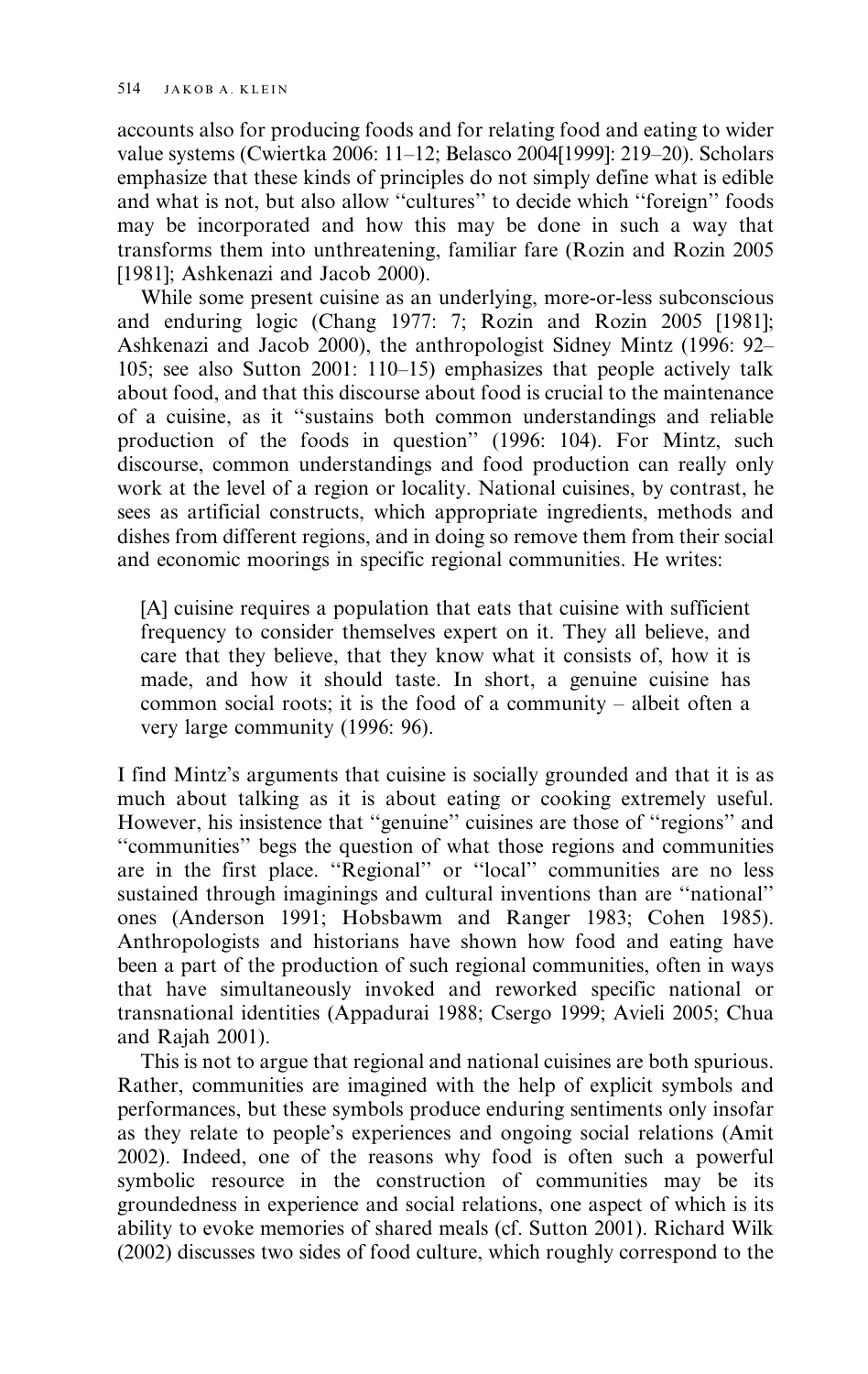"symbolic" and the "experienced" aspects of community. On the one hand, he suggests, there are the daily practices of selecting, cooking and eating foods. On the other hand, there are the more self-conscious and public practices of naming, formalizing and performing that cuisine as a regional or national cuisine. It is not that one is more authentic or genuine than the other, but that, as Wilk argues, there is an ongoing interaction between the "performed" and the "lived" aspects of cuisine.<sup>4</sup> A cuisine does not need to be named or formalized in order to be considered a cuisine, but it is difficult to imagine a regional or local cuisine in the contemporary world that is not both lived and performed. What makes food talk so important for maintaining a cuisine is not only that it is embedded in concrete practices and experiences, but also that it often involves a self-reflexive and performative element, a discussion about what "we" eat in contrast to "them" and  $-$  by extension  $-$  about who "we" and "they" are.

#### **Cantonese cuisine and identity**

An immediate problem one faces when considering Cantonese cuisine as a regional cuisine is defining what that region is. Depending on the context, "Cantonese" cuisine might be that of Guangzhou, or of Guangzhou and the Pearl River Delta area including Hong Kong and Macau, or of the Province of Guangdong, or that of Cantonese speakers in Guangdong and Guangxi, at times also including the foodways of Cantonese speakers in the diaspora. As we shall see later in the context of Guangzhou and Hong Kong cuisine, such distinctions could be maintained, but they could also be downplayed or denied.

In theory, moreover, one can distinguish Guangzhou cuisine (Guangzhou cai) from Guangdong cuisine (Yuecai, Guangdong cai), and food scholars tend to divide the latter into three main regional-culinary groups, roughly corresponding to the province's main dialect groups: Cantonese, Hakka and Chaozhou cuisines (Han 1992; Li 1995). In daily speech in Guangzhou, however, the words "Guangzhou cuisine" and "Guangdong cuisine" were used interchangeably, while Hakka and Chaozhou food were invariably talked about as separate from "Cantonese cuisine".

Despite the ambiguity of the term, in many ways Cantonese cuisine in Guangzhou fits neatly into Mintz's description of a genuine regional cuisine. There seemed to be a great number of shared understandings about food among my Cantonese-speaking interlocutors in the city. These had to do, for example, with the structure and proper etiquette of particular kinds of food events, including the notion that a meal consists of proper amounts of cooked grain (typically rice) on the one hand and supplementary side dishes on the other. There was also a widely shared language used to discuss the relationship between food and health, emphasizing in particular the humoral concepts of "heating" and "cooling" foods and the need to achieve a proper balance between the two.

<sup>4</sup> In a more recent work, Wilk refers to the lived aspects of a "food culture" as "cooking", reserving the term "cuisine" for its public performance (2006b: 105–8).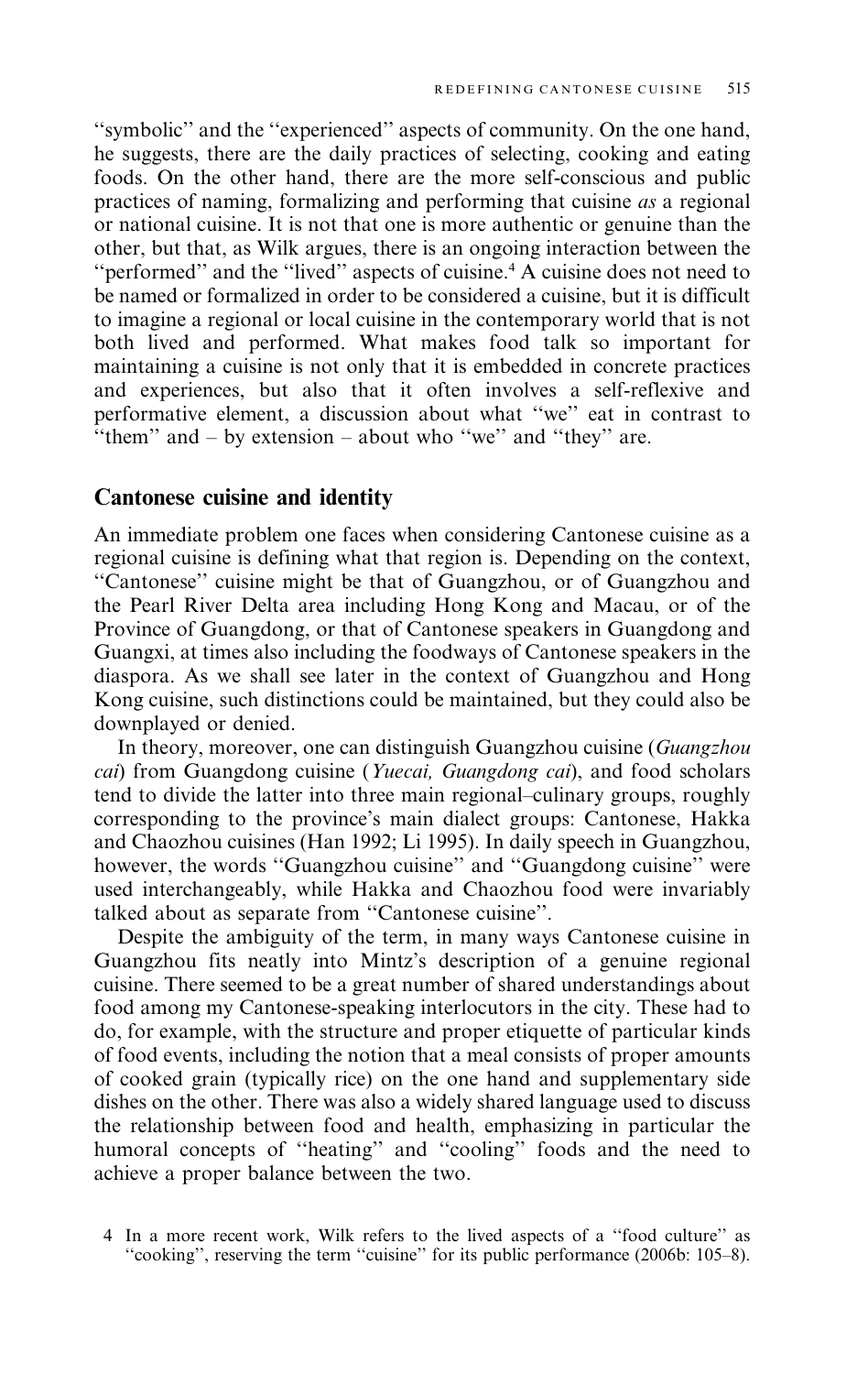Other shared notions had to do with the ways in which different foodstuffs could be combined and the importance of freshness and seasonality when choosing and preparing ingredients. Some of these notions were of course shared with other Chinese. Others, in particular those that had to do with the selection, combination and preparation of ingredients, were more specific to the region or in some cases to the city.<sup>5</sup> Popular sayings such as "Spring onions - raw, garlic - cooked, Chinese chives – half-done" (C. Sang chung suhk svuhn bun bihng gauchoi) instructed people on the "correct" use of condiments in Guangzhou cooking. Another Cantonese ditty I heard drew attention to the best time of the year for eating some of the different fish found in the Pearl River Delta area: "Spring bream, autumn carp, summer shad" (C. Cheun bin chau leih hah saamlaih).

Food was also an immensely popular discussion topic, even to the extent that outsiders from other parts of China complained that people in Guangdong were obsessed with food. "They don't talk about anything, all they talk about is food!" as one friend from Inner Mongolia put it to me. Conversations about, for example, the quality and prices of foodstuffs in the markets, or of the different delicacies served in local teahouses and restaurants, or about which foods to avoid when suffering from particular ailments, could be heard in many social settings.

One of the things that people talked about was the question of what it was that distinguished Cantonese cuisine and "Guangzhou people's tastes" from other Chinese regional cuisines. That this was not simply something people talked about in the presence of foreign anthropologists is suggested by the prevalence of the question in local dailies (Klein 2006), in essay collections by local writers (Shen 2000), and in popular histories of the city and region (Zhu 1999–2000; Deng et al. 1997). Although food was frequently articulated with "Cantoneseness" and "Guangzhou identity" in these writings and in everyday conversations, food was not the only marker of local or regional identity available to people in Guangzhou and the Pearl River Delta. Others included spoken and written forms of Cantonese (Snow 2004), Cantonese opera (Latham 1996), local festivals (Siu 2002), the region's role in the Republican revolution and in the history of the Chinese Communist Party, and pragmatic, down-to-earth yet also cosmopolitan and outward-looking attitudes supposedly grounded in the region's history as a centre of trade (Friedman 1994). As in the case of food, many of these practices and assumed character traits could be used to define identities at different levels, ranging from urban districts and specific Delta townships to Cantonese speakers throughout the world. Moreover, foodways were often articulated with other characteristics and cultural traditions. For instance, people from Guangzhou sometimes claimed to me that they had a "pragmatic" *(shiji)* approach to eating out, never ordering too much and insisting that leftovers be brought home. They contrasted themselves

<sup>5</sup> For accounts of the basic principles associated with Chinese cuisine, see Chang (1977) and Sabban (1999). For Cantonese cuisine see Simoons (1991: 54–7) and Anderson (1988: 207-17).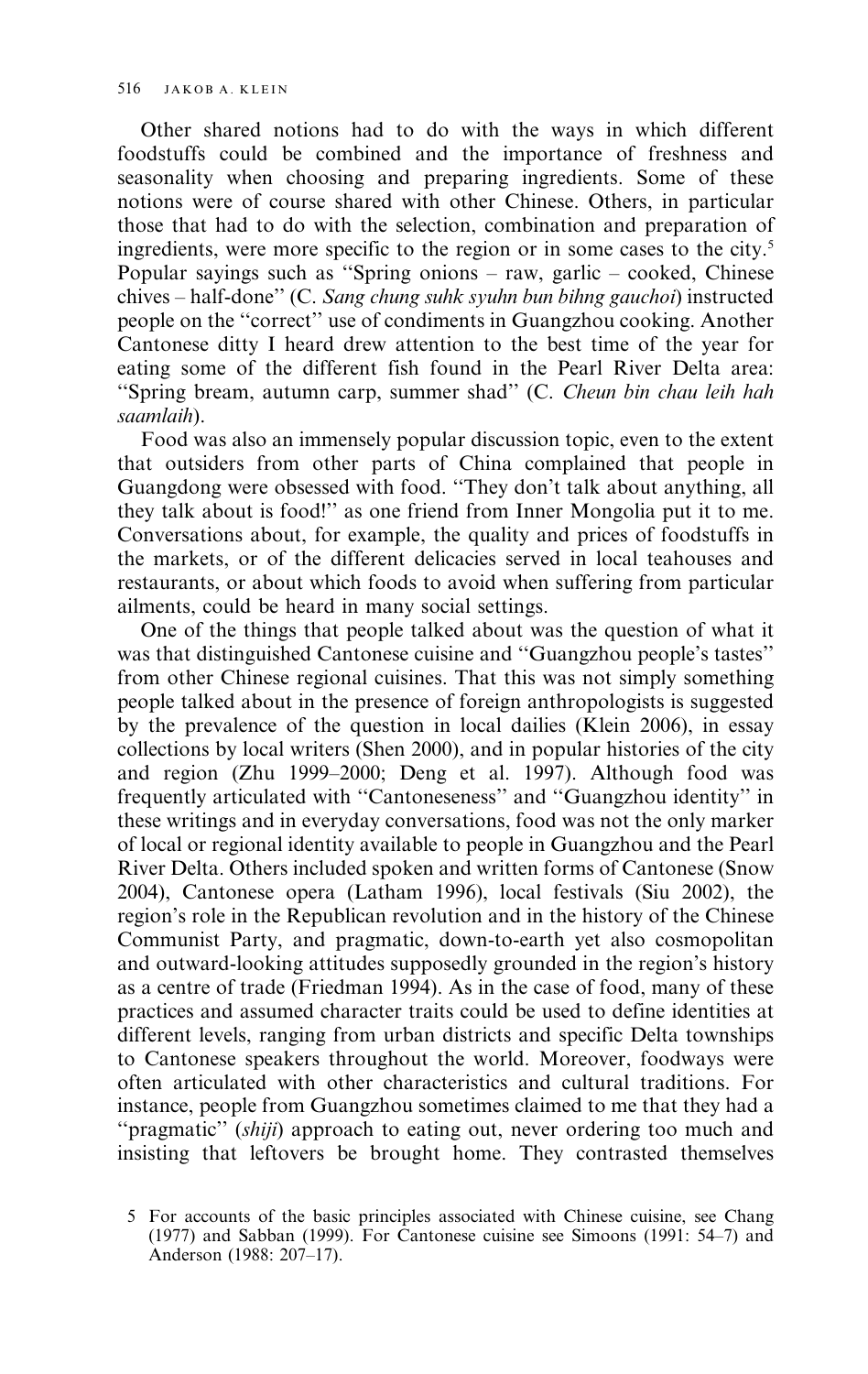favourably in this respect to people from elsewhere in the country, who they regarded as wasteful, ostentatious and overly concerned with "face" *(mianzi)*. I shall provide further examples of such articulations below.

Despite its significance at the turn of the twenty-first century, however, the uses of food as a marker of Guangzhou identity have changed over time and need to be understood in historical context. Thus, while late nineteenth- and early twentieth-century Guangzhou had a flourishing catering trade, and chefs from the region and Cantonese restaurants enjoyed fame in cities like Shanghai (Simoons 1991: 54–5; Goodman 1995:  $22-3$ ), it is not clear at what time people in Guangzhou actually developed a sense of sharing a common cuisine. Indeed, Michael Tsin (2000) has argued that there existed little or no common urban identity in late Qing Guangzhou, which came under the jurisdiction of two separate counties (xian), and whose massive city walls divided the "official" city of yamens and garrisons inside the walls from the heavily populated, and in some cases commercial, built-up areas outside them.<sup>6</sup> Such an identity, Tsin contends, emerged only during the 1910s and 1920s, when the city became increasingly integrated in terms of administration, architecture, infrastructure and economy. New forms and sites of consumption and entertainment played an important part in this emerging urban identity (Tsin 2000: 25–8; Ho 1991), and it is probable that food and eating figured in it, too. Indeed, by the 1920s and 30s, the vibrant restaurant and teahouse scene in Guangzhou was being celebrated by visitors from Shanghai (Huang 1936) and Beijing (Wang 1927), as well as in official guidebooks to the city (Guangzhou 1934). More locally, Guangzhou's culinary status was vastly superior to that of Hong Kong (Faure 1996: 14; Tang 1999).

The Communist victory in 1949 had important implications for the question of cuisine and identity in Guangzhou. The new leaders were determined to transform Guangzhou from a centre of commerce and consumption to a hub of industrial production (Schintz 1989). Teahouses, restaurants and snack shops came under attack in political campaigns, particularly during the Cultural Revolution, as vestiges of the "Old Society". Thousands of eating establishments were closed down, as work units took on responsibilities for both communal dining, through the new system of canteens, and for organizing "leisure" activities on behalf of their members (Croll 1983: 231–4; Wang 1995).

Paradoxically, however, at certain moments during the "revolutionary years" of the 1950s, 60s and 70s, local cuisine was celebrated. The catering trade was nationalized and centralized during the second half of the 1950s, and became the basis of a culinary project. The project, part of a nationallevel programme aimed at defining and reforming Chinese cuisine and its

<sup>6</sup> In contrast to Tsin, Steven B. Miles (2006) draws attention to the intense interaction between merchants and gentry in late Qing Guangzhou. He argues that, among the elites, there did emerge a shared "Guangzhou" identity over the course of the nineteenth century. This identity was pitted against that of the Pearl River Delta hinterland, and expressed through styles of scholarship and intellectual associations. However, it is unclear to what extent these "Guangzhou" and "Delta" identities were also shared by non-elites.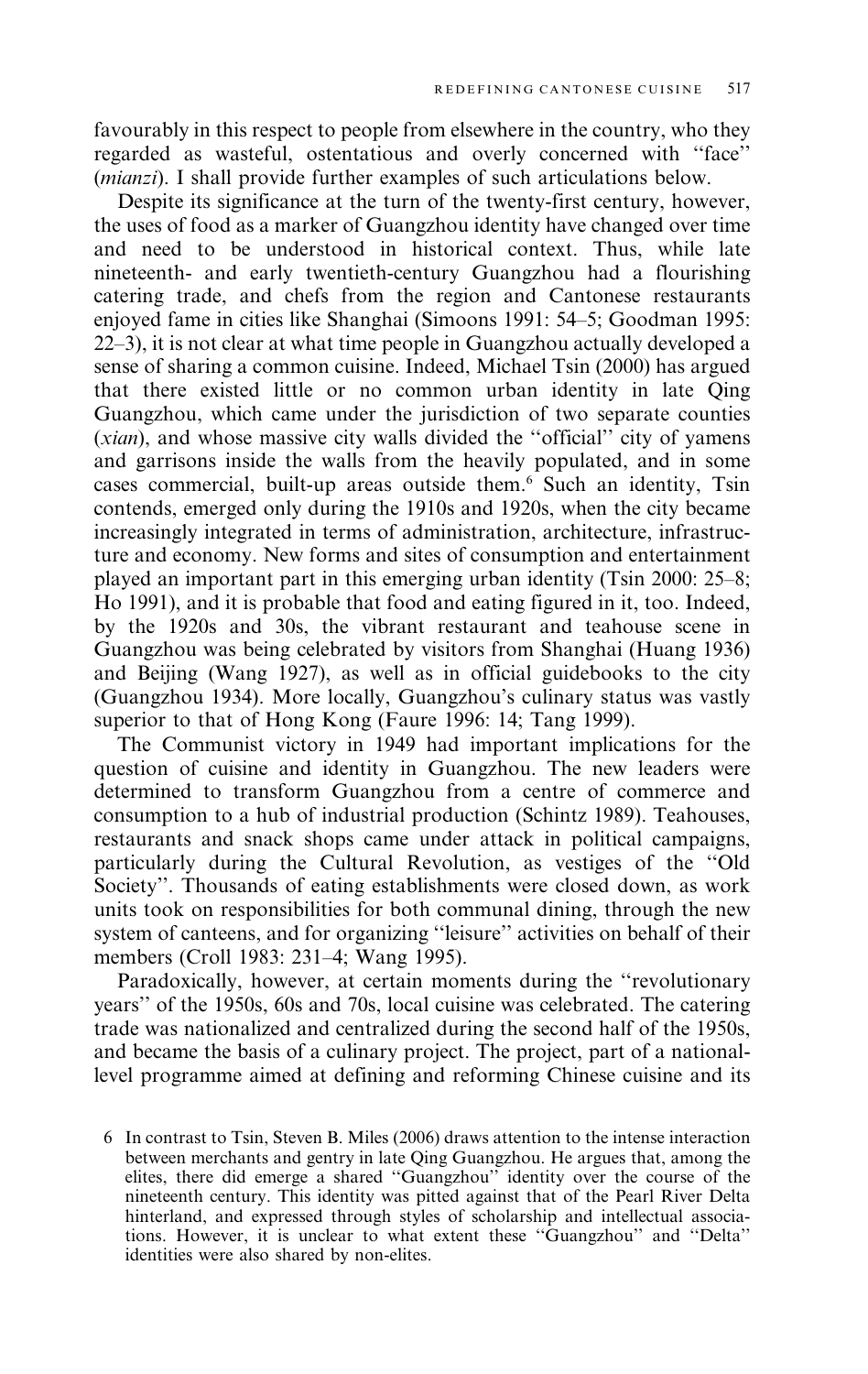regional components, involved researching and describing Cantonese cuisine from and also "massifying" (dazhonghua) it. "Massification" in this context meant partly that Cantonese cuisine was to be "reformed" to be more suitable to the revolutionary ideal of frugality. Cheaper, more readily available ingredients were to be substituted for the expensive, often imported ingredients on which Cantonese haute cuisine had relied, such as swallow's nests, shark fin, abalone and sea cucumber (Zhongguo 1976: 2– 3). But "massification" also meant that previously elite restaurants were to offer banquets at prices affordable to ordinary residents (Liu 1999: 25–9), and that culinary knowledge and skills were to be widely disseminated to work unit canteens and homes. Through such measures, ordinary workers were to be able to enjoy the best of Guangzhou's delicacies which, it was claimed, had been denied to them in the "Old Society" (Zhongguo 1976: 2). The socialist culinary project included food expositions, the concentration of top-level chefs at chosen restaurants, and the publication of cookbooks. It also included plans to substitute the apprenticeship system for cooks with standardized cooking academies. Academies were not actually established in Guangzhou until the 1970s and 1980s, and even then training opportunities were limited (Gao and Gong 1999).<sup>7</sup>

Of course, few if any canteens lived up to the revolutionary ideals (Yan 2000: 208–10). Many foodstuffs were rationed in China's cities between the mid-1950s and mid-1980s, and much of the best dining in Guangzhou and elsewhere in the country was reserved for foreign visitors and for the new elite class of high-level officials (Hsu and Hsu 1977: 313; Davis 2000: 14). Nevertheless, the culinary project, which was pursued with renewed vigour in the early 1980s following the introduction of reforms, ensured that restaurant- and teahouse-going remained a part of popular culture in

7 Most cooks in the Glorious China, as in other state-owned establishments, had learned their trade through a combination of informal apprenticeships in the kitchen and formal schooling at academies. Indeed, it is not unlikely that cooks' understandings of Cantonese cuisine had been deeply influenced by the academy teachers and textbooks. Formal training usually consisted of short-term, intensive courses at the end of which they had to take both written and practical tests appropriate to the rank they were trying to achieve. Cooks in the Glorious China often expressed pride in their official rankings. However, they were also highly suspicious of cooking schools and theoretical training, and argued that Cantonese cooking could only really be learned through practice. Moreover, academy teachers were seen as conservative, teaching only old techniques and styles. They were regarded as part of a state-centred culinary establishment that was losing its significance as state restaurants were increasingly losing ground to private businesses. In contrast to state restaurants, where rankings were linked to promotions, cooks in the Glorious China believed that formal rankings were not important in the private sector. Instead, they claimed, in the private sector it was creativity, flexibility and the ability to follow the latest trends that mattered. In spite of these views, however, a number of new cooking schools were opening in the 1990s, and young cooks arriving at establishments like the Glorious China and also at privately owned restaurants were increasingly likely to have received a year or more of vocational training. The training of Chinese cooks, how this has changed over time, and how such training has shaped cooks' understandings of cuisine, are important topics demanding further research.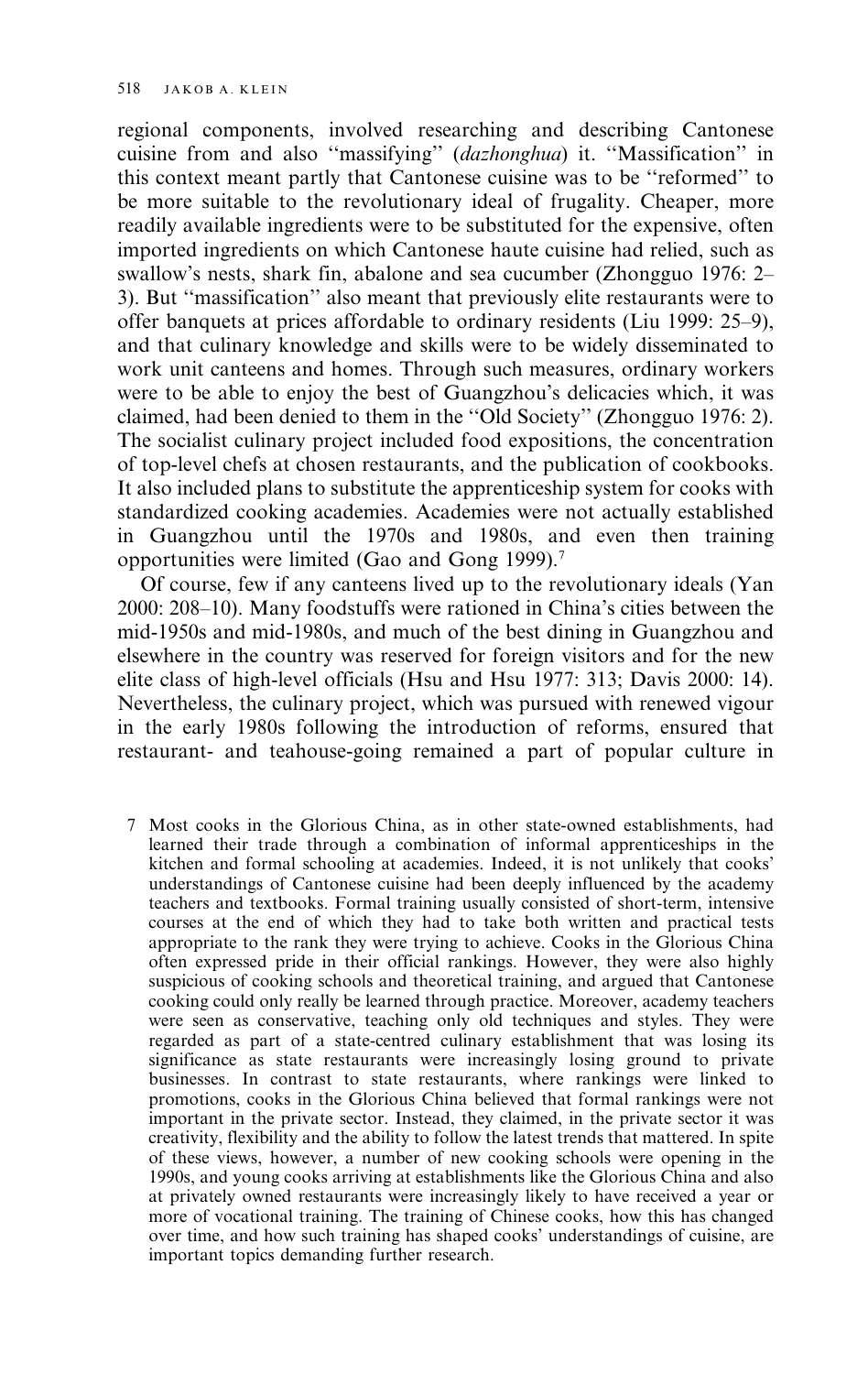Guangzhou throughout the revolutionary years, and perpetuated a sense that Guangzhou people had their own, distinctive, cuisine. After decades in which a small number of establishments had served a limited number of dishes and dimsum with few innovations, the specialities of particular restaurants in Guangzhou had become part of a common stock of knowledge among residents in the city, as had the names of famous restaurant chefs. The relative isolation of Guangzhou – certainly in contrast to neighbouring Hong Kong – helped to create discrete culinary boundaries between Guangzhou and the outside world.<sup>8</sup>

The anxieties about blurred boundaries following the increased presence of "outsiders" and "outside cuisines" in the city since the mid-1980s, as well as the intense pride in Guangzhou's culinary revival during the post-Mao years, need to be understood against the background of the revolutionary years, which paradoxically both impoverished Guangzhou's restaurant culture *and* strengthened the sense of a shared cuisine in the city. The recent interest in comparing and contrasting Cantonese with other cuisines can be understood against the backdrop of radical socialism in other ways, as well. As people have become less dependent on the work unit and reliant on a wider range of social contacts, restaurants, teahouses and other places of consumption have become crucial sites for entering into and consolidating new social and business relationships (G. Wang 2000; Thompson 1994). By the same token, knowledge about where to eat what has become a crucial form of cultural capital. Indeed, with the growing number of "outsiders" and "outside cuisines" in the city – and the greater interaction between "native" Cantonese speakers and those from elsewhere in the country and from abroad – the opportunities for and importance of consuming and comparing the cuisines of "others" have likewise increased. Other factors shaping the interest in culinary comparisons include increased opportunities for travel in China and abroad, and growing access to a variety of media connecting Guangzhou to the wider world. Through travel and the media, people in Guangzhou have become ever more aware of the global spread of Cantonese cuisine (Roberts 2002), and also of the huge popularity that Cantonese-style restaurants have enjoyed since the 1990s in cities throughout China, for example in Shanghai (Gamble 2003: 91).

In what ways, then, did Cantonese speakers in late 1990s Guangzhou distinguish Cantonese cuisine from others' foodways? Many drew attention to the consumption of particular foodstuffs and types of food. Some people emphasized the significance of leafy vegetables in the local diet, for example, while others pointed out the importance of soups. Cantonese soups – especially slowly simmered medicinal broths (C. *louhfo leng tong*) – were regarded by people in Guangzhou as being vastly superior to the soups of other regions, and unlike other parts of China, in Guangzhou soups were eaten at the beginning of the meal. Many people I spoke to highlighted the importance of rice in the diet, and expressed surprise or

<sup>8</sup> The "socialist culinary project" and its impact on post-Mao understandings of Guangzhou cuisine and culinary traditions are explored at greater length in Klein (forthcoming).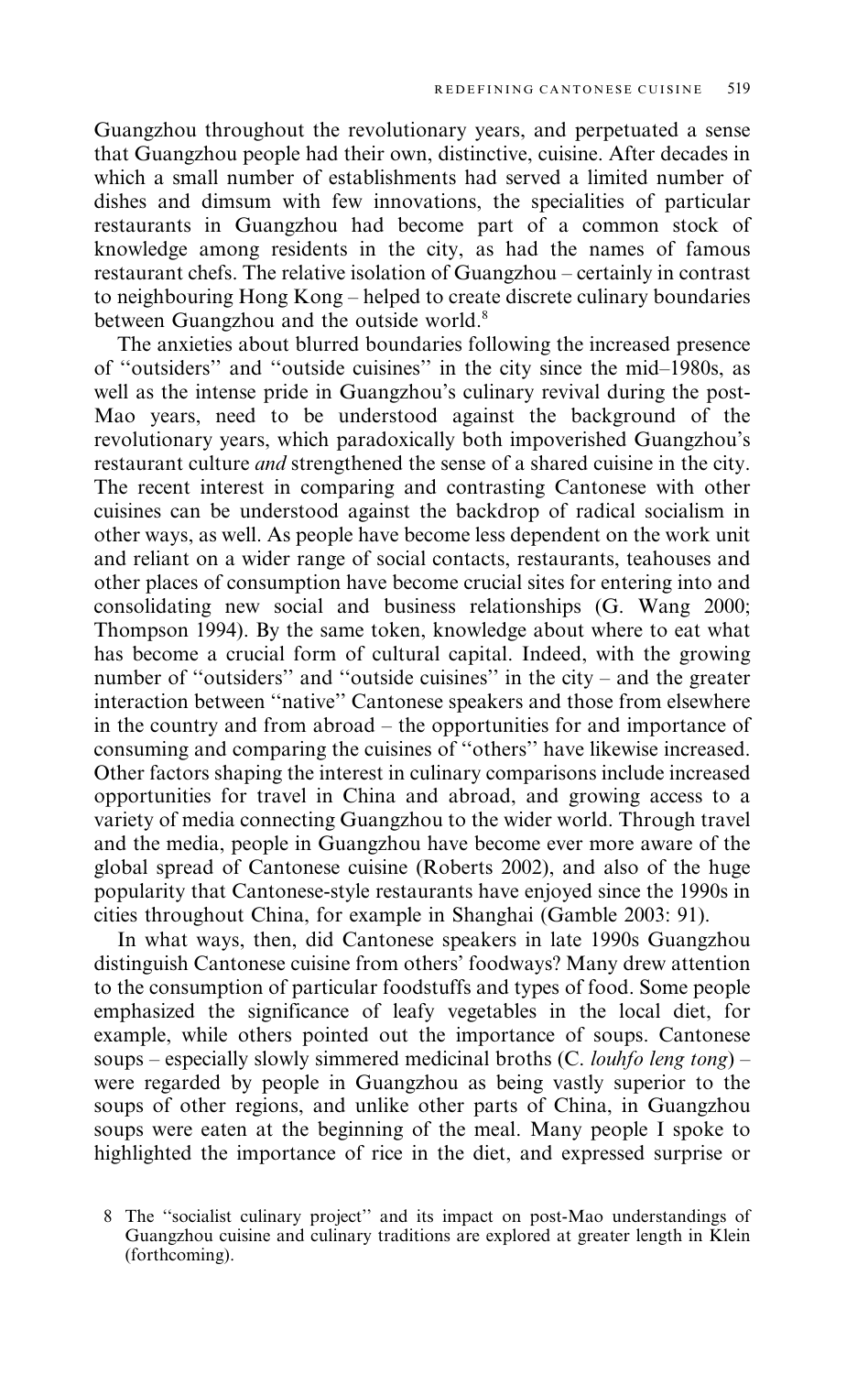horror at the thought that "Northerners" (Beifangren) – a category that could include anyone from outside Guangdong, including those from neighbouring provinces – could subsist on wheat noodles, and "foreigners" on things like bread and potatoes. In Guangzhou, noodles and dumplings made with wheat flour were generally categorized as "snacks" (C. siusihk). and were not considered filling. One acquaintance, an agricultural scientist in her forties, told me that growing up in Guangzhou she had never eaten wheat noodles at mealtimes. Recently, her teenage daughter had developed a liking for "Northern cuisine" and had actually persuaded her to prepare wheat noodles for their family's evening meal from time to time, even though she and her husband did not really feel satisfied after these meals. This anecdote not only suggests the importance of food classifications in the construction of local identities but also points to the growing influence of the younger generation over family eating habits (Jing 2000), and raises the possibility that local culinary categories might have been open to negotiation and may even have been undergoing rapid change, an issue I will return to later on in this piece.

People I met in Guangzhou pointed to the interest in food and eating itself as a defining feature of Cantonese foodways. Some highlighted the widespread popularity of dining out, and in particular what was described as the unique practice of *yamchah*, literally "drinking tea", or going out to drink tea and eat dimsum.<sup>9</sup> Indeed, many of the locally recognized "signature foods" (Mintz 1996: 95) of Cantonese cuisine were derived from restaurant fare rather than home cooking, although the boundary between the two was often blurred; many people I knew would buy such foods "ready-made" at restaurants and shops to take home, serving them alongside "homemade" dishes and in some cases combining them creatively with other ingredients to make new dishes. Such signature foods included roast duck, roast goose and roast pork (chashao) – domestic ovens, with the exception of microwaves and toaster ovens, were unheard of in the city. Other famous Guangzhou specialities typical of commercial cooking were dimsum. These included classics such as prawn dumplings (xiajiao), rice flour rolls (changfen), transluscent dumplings (fenguo) and sticky-rice wraps (nuomiji), which had been developed by chefs in the grand teahouses of the Republican era on the basis of regional delicacies from Guangdong and Jiangnan (Gong 1999: 251-4; Gao and Gong 1999: 120-7). Snackshop specialities like "noodles with wonton" (hundun mian) and Cantonese-style congee (*zhou*) were often proudly referred to as being unique to Guangzhou. Indeed, unlike the thin, simple rice gruels often found elsewhere in China, in Guangzhou congees were elaborate, stock-based concoctions into which were mixed ingredients such as preserved duck eggs and lean pork, fish slices, frog's legs, snake meat or rare seafood. This speciality of snackshops and teahouses had become so popular that a number of up-scale "congee cities" (zhoucheng) were opened in the late 1990s. Dog meat was eaten during the colder months at restaurants and cafes specializing in hotpots, and friends pointed out to me the particular

<sup>9</sup> See Tam (1997; 2002) on the significance of *yamchah* for Hong Kong identities.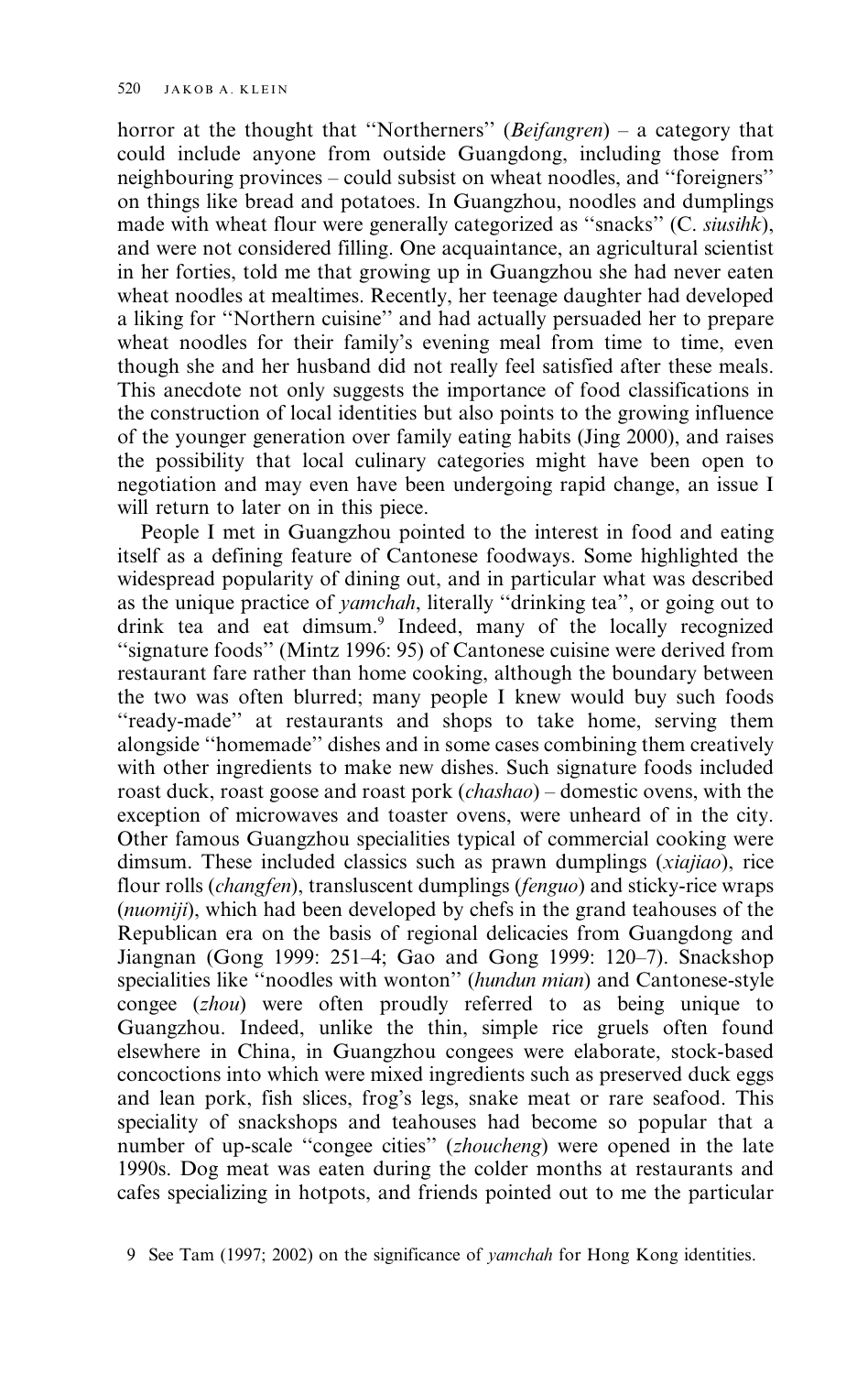fondness that Guangzhou people were thought to have for this delicacy, reflected in local sayings such as "When the dog meat is boiling, even the immortals cannot stand straight" (C. Gauyuhk gun saam gun, sahnsin keimwahn). One acquaintance in her 70s said that dog meat should be slowly simmered until tender, but if overcooked there is no saving it. She then added: "Northerners now also eat dog meat but they do not know how to cook it".

The quality of Cantonese food, presumed to be superior to that of other cuisines, was in fact often invoked as a distinguishing characteristic. This included the argument that, unlike Northerners, who only cared about "taste" (wei) and Westerners, who cared only about "presentation" (zaoxing), "ambiance" (qifen) and "fragrance" (xiang), Cantonese cooks not only combined "colour, fragrance, form and taste" (se xiang xing wei) when preparing a dish, but also paid careful attention to the texture or "mouth feel" (kougan) of foods. Some people claimed that Cantonese cooking was simply too complex and subtle for outsiders to learn it properly, while others argued that spoken Cantonese had a terminology for talking about food that did not exist in Mandarin. Indeed, cooks at the Glorious China invariably spoke to me in Cantonese when talking about food and cooking, even though we would otherwise often converse in a mixture of Mandarin and Cantonese, and insisted that my Cantonese must improve if I wanted to learn about Cantonese food. Spoken language and food, arguably the two most powerful markers of contemporary Cantonese identities in Guangzhou, could be articulated in such a way as to be mutually reinforcing.

The lack of food avoidances, for which the Cantonese are famous throughout China, was also mentioned by some as typical for the region, but usually in a manner that suggested that they were looking at themselves through others' eyes. "Northerners say we eat anything", was a phrase I heard on several occasions. Having said that, Cantonese speakers did emphasize the importance of trying out new foods, and saw themselves as "open-minded" (kaifang), in contrast to the "conservative" (baoshou) Northerners. In other words, for many people an interest in novelty was itself a defining characteristic of Cantonese cuisine, something I shall return to in my conclusion.

More than any other feature, however, people across the board emphasized what might be thought of as the enduring "flavouring principle" (Rozin and Rozin 2005 [1981]) of Cantonese cuisine. This was described as being "mild" (dan) or "light and mild" (qingdan), and was contrasted with "Northern cuisines", which were frequently seen to be "salty" (xian), "spicy" (la) and "heavy" (nong). As one man told me: "Our food has a balanced flavour (wohmeih), everyone can eat it. It is not stimulating (ciji) like Northern food". (The term wohmeih could mean "flavourful", but here it was being used to stress the "mildness" of Cantonese food in contrast to the "stimulating" nature of Northern cuisine.) The Cantonese ideal of "mildness" was naturalized with reference to the region's climate, soil and water. The heat in the North, many said, was dry (ganre), while Guangdong's heat was damp (shire). Because of this,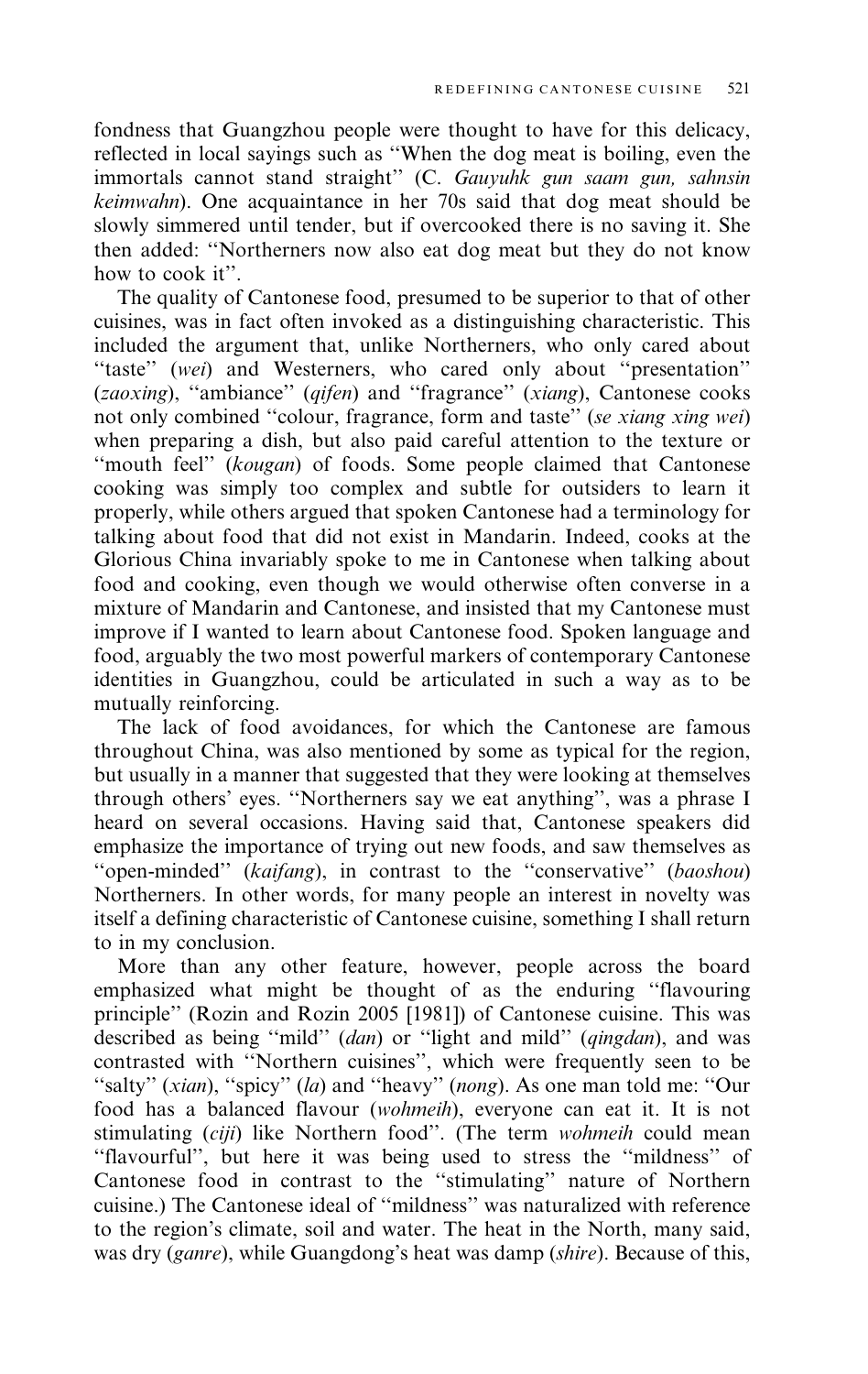people in Guangdong had to avoid foods that were seen to be "heating" to the body, particularly in the summer. Some people suggested that Guangdong's soil, in contrast to that of the North, was heating, while a more common argument was that it was the water in Guangdong that was heating, especially that of the Pearl River. According to one version of this argument, the leaves of a particularly heating type of cassia tree in the North of Guangdong fell into the North River before it flowed into the Pearl River. The centrality of "lightness and mildness" to definitions of Cantonese cuisine was also emphasized in scholarly works on the subject (Gao and Gong 1999: 38).

How far did food talk and the perceived characteristics of Cantonese cuisine impact on the extent to which and particular ways in which "outside" foods and techniques were incorporated into Cantonese cooking? I turn now to my discussion of continuity and innovation at the Glorious China

# **The Glorious China**

By Guangzhou standards the Glorious China restaurant was a reasonably large establishment. In 2000 there were 180 staff, including 65 in the serving section, 25 in the kitchen, 25 in the dimsum kitchen, 13 "runners" working between the serving section and the kitchens, and 13 dishwashers and cleaners. The restaurant was able to serve up to 600 guests on four floors of dining spaces, which included two large common dining halls and eleven private banqueting rooms. Though a "restaurant" or, literally, "winehouse" (jiulou) by name, it was often referred to in daily speech as a "teahouse" (chalou). The two terms were almost interchangeable in Guangzhou. Both referred to large, multi-storeved establishments that were able to provide both "tea service" (chashi), i.e. tea with dimsum, and "meal service" (*fanshi*), i.e. rice-based meals with dishes or set banquets.<sup>10</sup> Like many other large teahouses in the city's competitive catering trade, the Glorious China was open every day of the year from 6 a.m. until midnight, offering morning, afternoon and evening tea, and midday and evening meals

10 In Guangzhou prior to the 1930s there appears to have been a clear-cut separation between *chalou* and *jiulou*. The former were multi-storeyed establishments serving teas and a variety of dimsum to men of different social strata, usually in common dining halls that also offered entertainment such as storytellers or blind female singers (Blofeld 1985: 57–8; Huang 1936: 9–10; Zuimian Shanren c. 1975). Jiulou, by contrast, provided set banquets and meals with dishes, alcohol and rice – and often also gambling facilities and female company - in private banqueting rooms to parties of elite male diners (Wuxing Cihangshi 1919: juan 4: 2-8; Gao and Gong 1999: 48; Gong 1999: 255). The first combined teahouse-restaurants emerged in the early 1930s (Guangzhou 1934: 250; Gao and Gong 1999: 49–53). This type of establishment seems to have become the norm in the city by the second half of the 1940s (Liao 1948: 49). At the time of my fieldwork the Glorious China formally styled itself as a jiulou, but staff and customers alike often referred to it as a chalou. Following local practice I use the terms "restaurant" and "teahouse" interchangeably in this piece.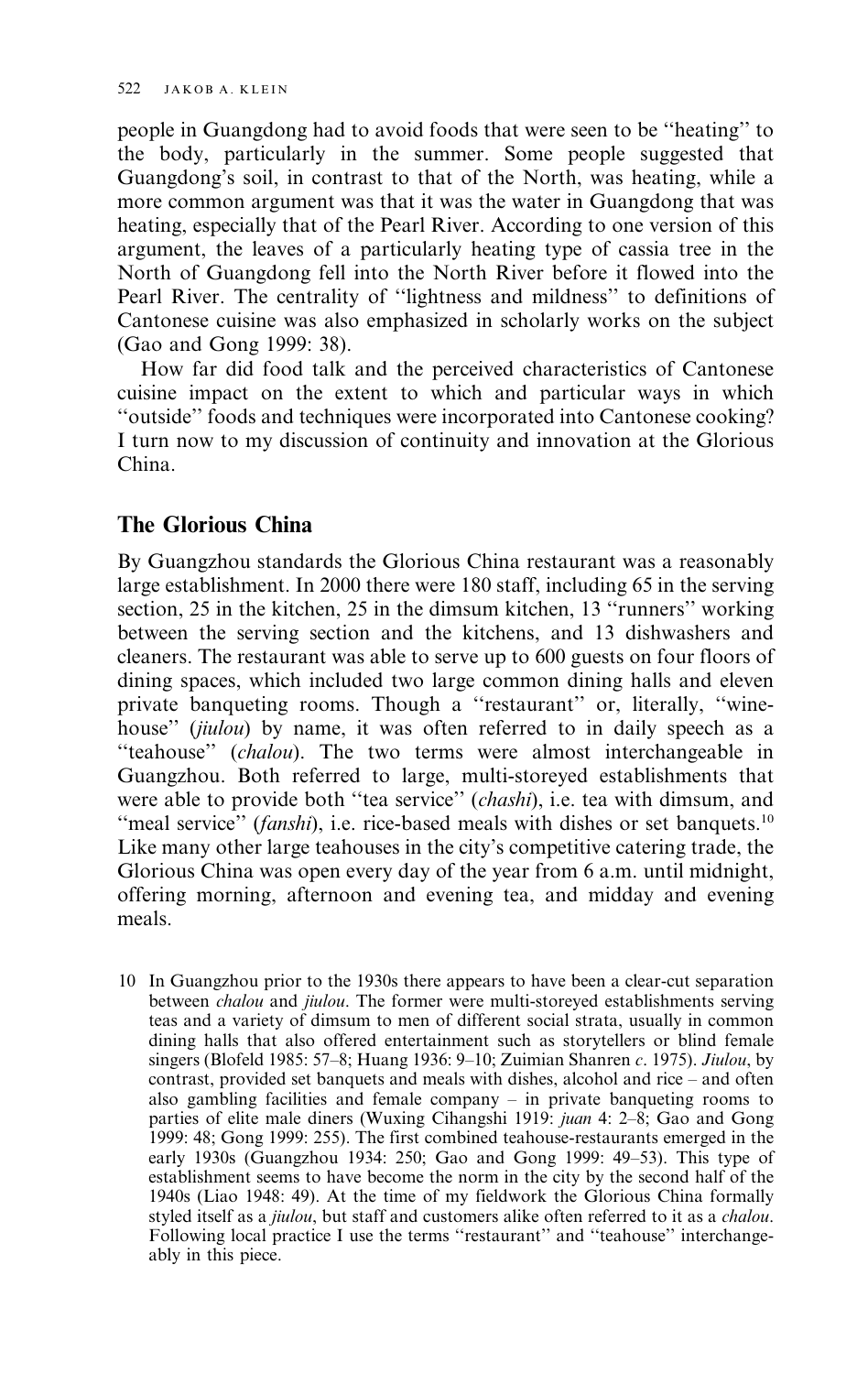What set the Glorious China apart from the vast majority of eating establishments was its age. Known as an "old name in business" (laozihao), it had been founded in 1876, making it one of the oldest teahouses in the city. Like the other "old names" it had been taken over by the state in the late 1950s, a necessary but not sufficient precondition for surviving the revolutionary years. The "historic" status of the Glorious China was reinforced by its location in the northern or "upper" part of Xiguan (Shang Xiguan). Now a part of Liwan District, in late Qing and Republican times Xiguan, an area located outside the city walls until they came down in around 1920 and referred to in English as the "Western Suburb" (Rhoads 1974) or "West Gate" (Tsin 1999), had been the city's foremost trading and leisure district, and also the site of many private mansions and gardens owned by wealthy merchants. Although by the 1990s Xiguan was undergoing rapid "regeneration" (chongxiu), it still had Guangzhou's highest concentration of pre-Liberation buildings, including several teahouses and snackshops, and efforts were being made to preserve some of its historic trading streets and houses.

The customer base of the Glorious China was largely local. Many who lived in the area drank tea there on a daily basis, with their own tables and seats that fellow customers would reserve for them. Some elderly men had memories of the Glorious China going back to the 1930s and 40s. Local families drank tea there together at weekends, and some celebrated occasions such as weddings, birthdays and annual holidays in the Glorious China. Most of the banquets served on weekdays were arranged by local businesses and government bureaus.

Locals were attracted to the Glorious China for a number of different reasons. For many it was part of their daily routine, a place where they met friends or even conducted business. For many, not least the many pensioners and laid-off workers who came for morning tea, the restaurant's low prices were an important attraction. People also came for what they described as the teahouse's "traditional" flavours. Although the revolutionary years were often described as a time when "food culture" (yinshi wenhua) was virtually non-existent, still the food served at the Glorious China was seen by many staff and customers as being more "traditional" (*chuantong*) than that served in the restaurants that had emerged since the 1980s. This was because the cooking methods and tastes in the "old names" were perceived as having greater links with those of the Republican era, an effect of the socialist culinary project and isolation during the revolutionary years that I discussed above. People in Xiguan were often described by other Guangzhounese and by themselves as being particularly "conservative" in their tastes. The "traditional" flavours of the Glorious China were indeed praised by many of its regular customers. As one friend put it to me while we were drinking tea, invoking food memories going back to his early childhood:

After "reforms and opening up" (gaige kaifang), young people - those who are now in their forties - had never experienced truly good food. For them, anything tastes good. It is different for me. I am 71 years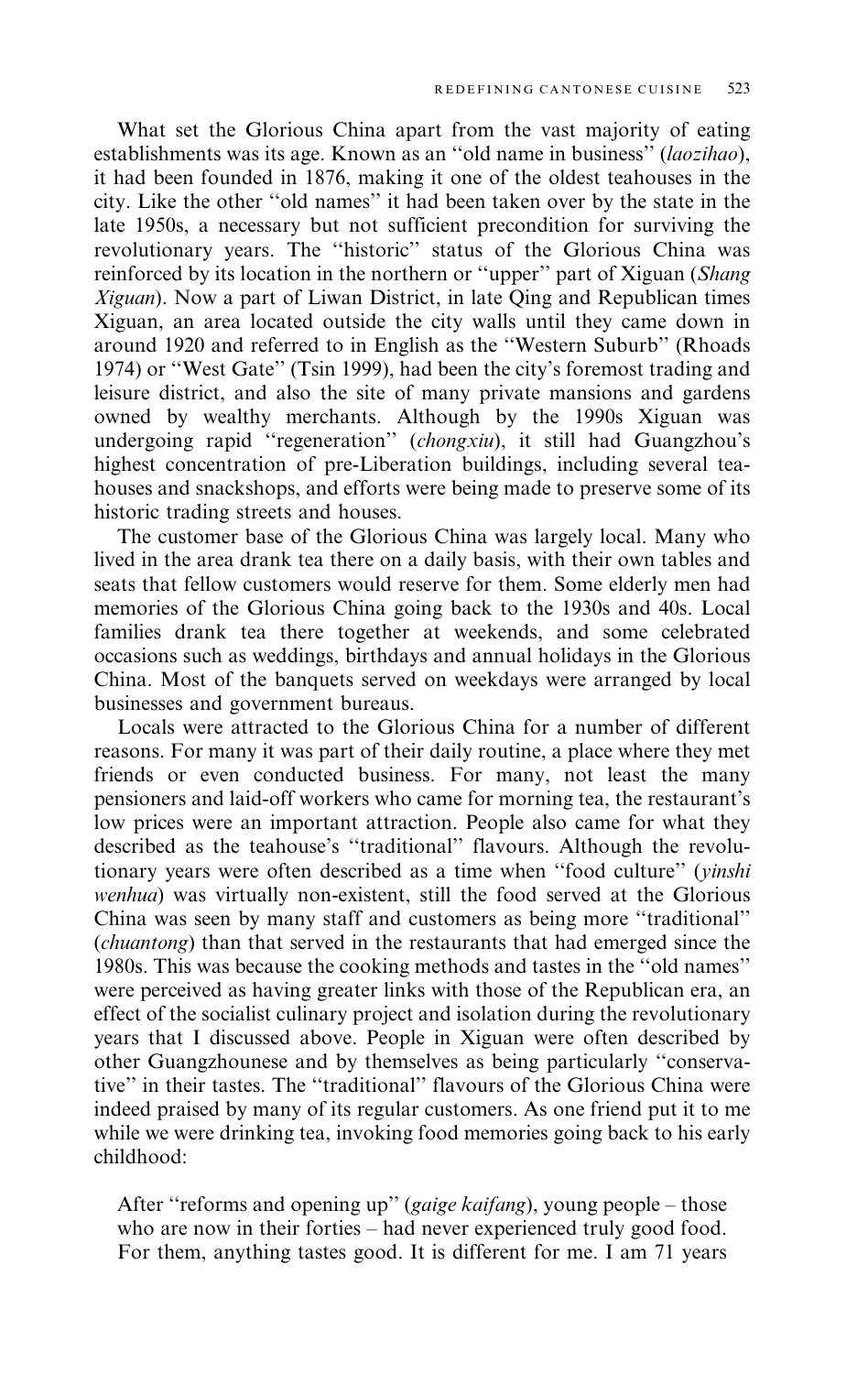old. I know what things used to taste like. Here at the Glorious China the best things are the steamed rice flour rolls (changfen) and the steamed beef dumplings (niurou shaomai). They taste just like before the War of Resistance [against the Japanese]; the rice flour rolls are very smooth (hua). I haven't been to the Garden Hotel [one of the city's fanciest hotels, built in the 1980s] in a long time, but the last time I was there the rice flour rolls and steamed dumplings still could not match this quality.

The Glorious China's dimsum section, which was separate from the kitchen, was seen as being particularly "traditional". While many new dimsum had been introduced in the 1980s, by the late 1990s the emphasis there was on continuity rather than on innovation, on preparing wellknown snacks according to "traditional methods". The head chef of the dimsum section, Master Deng, had worked in the Glorious China for his entire career and had learned the teahouse's specialities from its previous masters.

The kitchen, which prepared banquets and dishes for midday and evening meals, was seen as being less "traditional" than the dimsum section, although it was rather conventional, doing its best to keep up with changing trends rather than shaping them. In the spring of 2000, the mealtime menu of over 200 different items included cold cuts, soups and broths, casseroles in earthenware pots, and a large number of steamed and stir-fried dishes and some deep-fried dishes. Most of the dishes on the menu could be found at similar establishments throughout the city. As at any selfrespecting Cantonese restaurant it had a cold-cut chicken as one of its signature dishes, and it adapted its menu to the different seasons, with "cooling" dishes served in the summer and a selection of hotpots served in the winter. Moreover, as had been expected of Guangzhou's Cantonese restaurants since the mid-1980s, a selection of fish, seafood and game (haixian yewei) were all sold live from tanks displayed in the restaurant's entrance hall.

Business had boomed in the 1980s and mid-1990s, but by the late 90s the Glorious China was just breaking even, and it was facing the possibility that it might have to privatize or simply close its doors, as most other state restaurants had done in the 1990s. Managers attributed the problem in part to the growing competition with privately owned restaurants and to the broader slump in consumption of the late 90s, which was affecting the whole catering trade. The particular predicament for the Glorious China, as they saw it, was its local catchment area. In contrast to the Republican era, Xiguan was now largely a low income district. It had a few vibrant shopping areas and markets (including vast wholesale markets), and of course it attracted many tourists, yet during Guangzhou's post-Mao boom the centre of business activities had moved east, to Dongshan and Tianhe districts. Indeed, thanks to newly built motorways, much fine dining was moving outside of the city to the urban-rural periphery or to the smaller towns in the Pearl River Delta, which could offer larger venues, parking spaces (absolutely necessary for attracting high-level government officials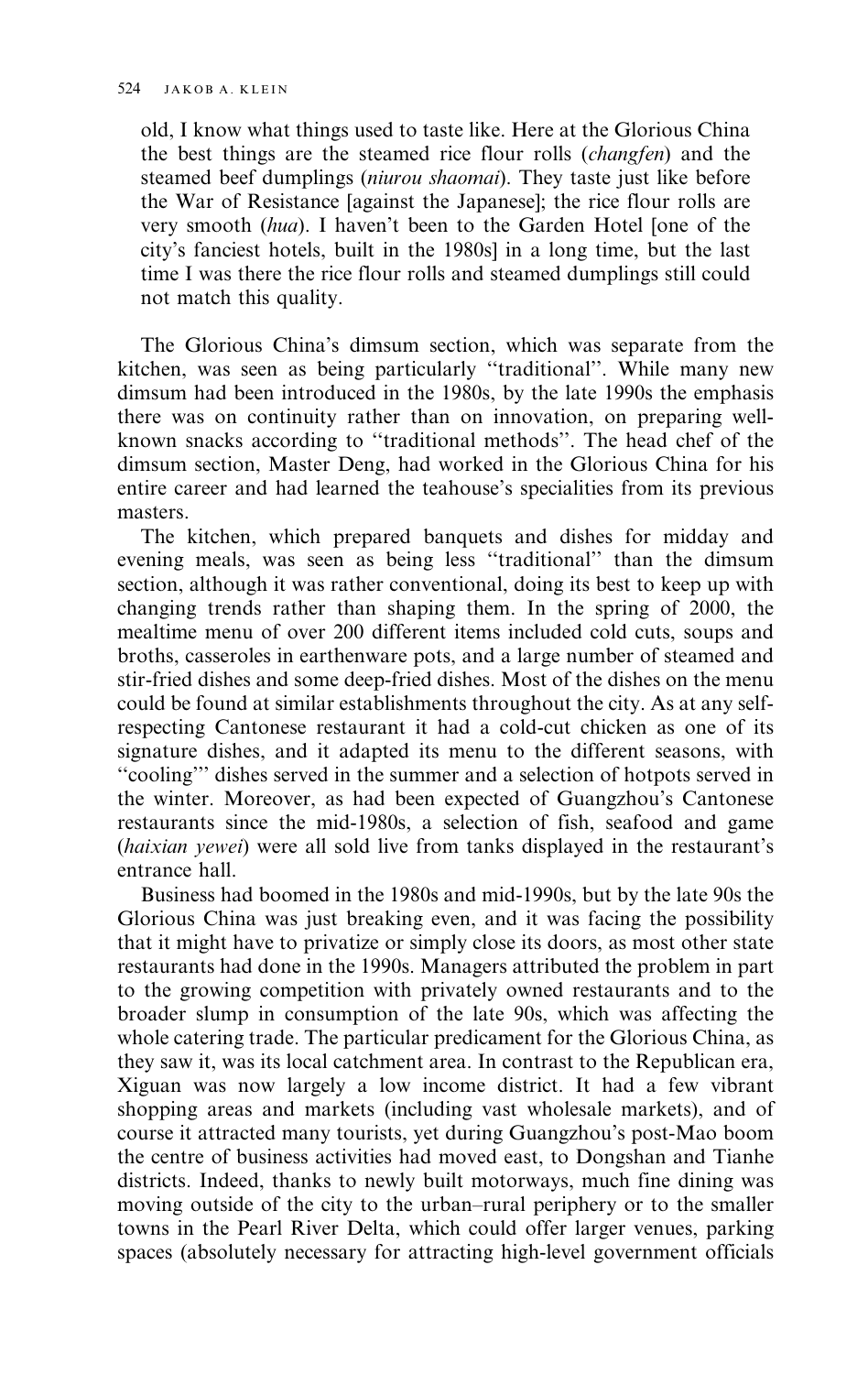and businesspeople) and also in many cases rare (including banned) game, gambling facilities and female company. Lacking the fame, shopping street location or picturesque, garden-style atmosphere of some other nearby restaurants, the Glorious China was having difficulty attracting tourists, shoppers or other outside customers.<sup>11</sup> As the restaurant manager, Ms Li, put it to me: "It is not a business district and few people come from afar. [The Glorious China] is a lower-middle grade (*zhong-xia dang*) establishment".

The challenge, as managers described it, was to give the restaurant a more high-class look through refurbishment and by introducing new, exciting dishes that might attract more customers from a wider catchment area to their mealtime services and banquets. Since the early 1990s, in fact, the Glorious China had been busy developing its banqueting and meal services. It was in 1993 and 1994 that the establishment took its current form and size, adding two new floors and, crucially, the private banqueting or "karaoke rooms" (kalaOK tingfang). It was following this major refurbishment that the name was changed from "teahouse" to "restaurant". It was also at this time that a new head chef, Master Huang, was brought in from the private sector of the restaurant trade in an effort to make the kitchen more contemporary.

At the same time as the restaurant hoped to raise its "lower-middle" grade status, it did not want to lose the local customer base. This meant preserving the traditional style – especially during tea services – and also keeping mealtime prices as low as possible, so that even local customers who were seeking novelty might choose the Glorious China. Low prices, it was thought, were necessary also because, following the economic slump of the late 1990s, even more elite customers were seen to be looking after their expenses. These obligations to both existing and anticipated customers had a profound impact on the ways in which the menu was renewed.

#### **Regional flavours**

The most apparent "outside" influence at the Glorious China in 2000 came from Chaozhou, a city in the north-east of Guangdong which as we have seen was regarded as the centre of a unique regional cuisine, albeit one that food scholars often described as a "sub-school" of Cantonese cuisine. Indeed, the Chaozhou influence was spelled out in several places on the menu itself. For example, one section was entitled "Cantonese and Chaozhou style roast, brine-boiled and barbecued meats and fowl" (Yue *Chao shao lu kao*) – Chaozhou was renowned for its cold cuts that had been boiled in brine (lushui). Another section in the menu offered an assortment of "Chaozhou style soups in mini-hotpots" (C. Chiusik wohkjai). According

<sup>11</sup> The Glorious China did run a few snack shops with better locations. Following a growing "nostalgia trend" in the city, these shops were refurbished in an antique style and were advertising their "famous traditional snacks". Indeed, the snack shops were quite successful and were helping to support the main restaurant (see Klein forthcoming).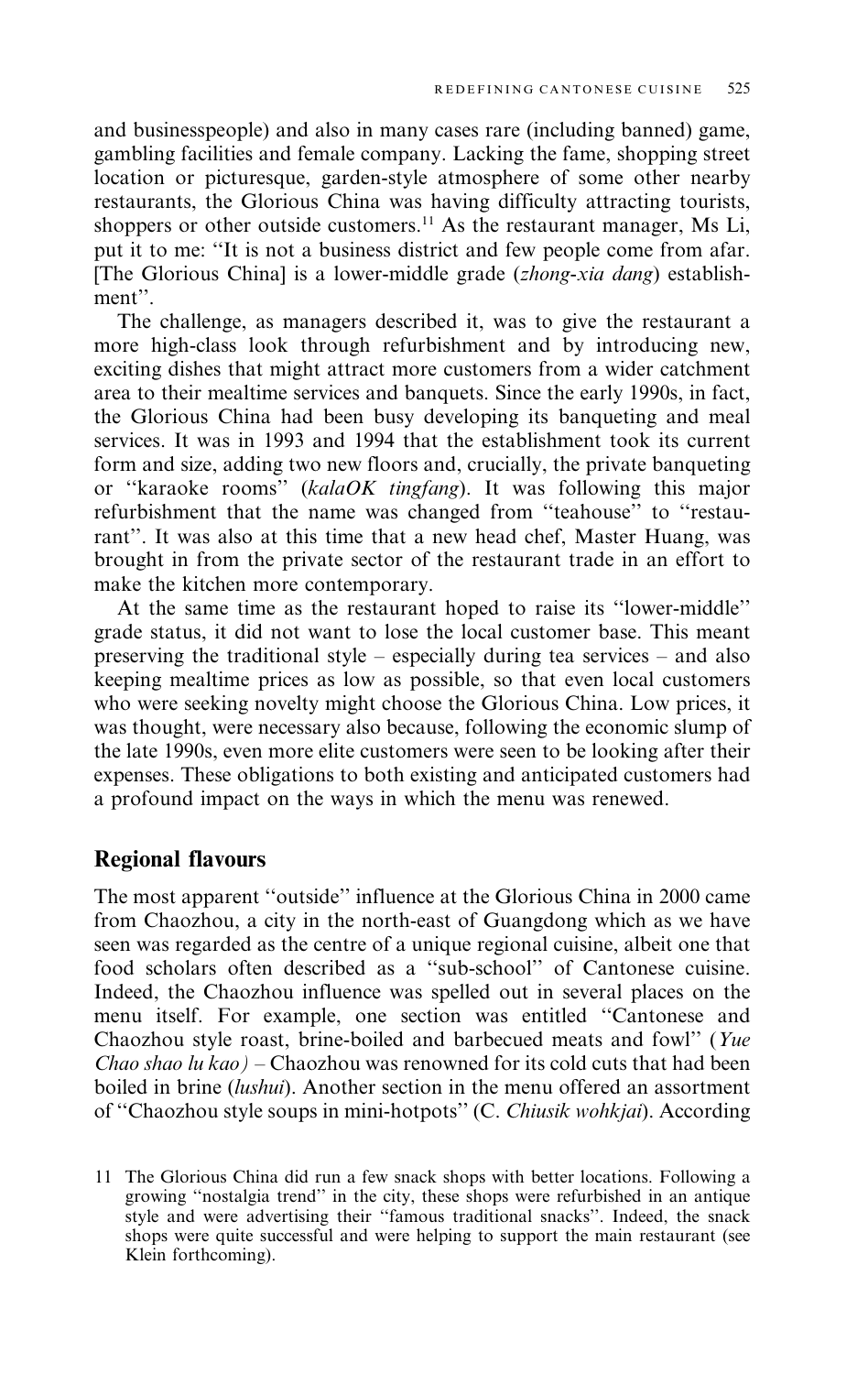to the head chef, these had been introduced during the previous few vears. as had dishes such as "eel wedges steamed with pickled mustard greens" (weicai zheng baishan jia) which, he argued, would be instantly recognizable to most diners as being Chaozhou dishes, even though they were not prefixed with "Chaozhou style" on the menu.

One might suggest that Chaozhou dishes were popular among diners at restaurants like the Glorious China because, like Cantonese cooking and unlike some other regional cuisines, they emphasized lightness and freshness. Indeed, Chaozhou cooks were seen to have a light touch, and the Glorious China had recently hired a native of Chaozhou to prepare steamed dishes. While this argument makes some sense, it fails to explain why a number of other outside cuisines, most notably Sichuan, had in recent years also made an impact on many Cantonese restaurants. Rather, putting Chaozhou dishes on the menu was part of the restaurant's strategy to associate itself with the higher end of the Cantonese restaurant scene.

In other words, there was a hierarchy of regional cuisines. Most topnotch hotels (binguan) in the city boasted a "Chaozhou" restaurant, and Cantonese restaurants at the higher end of the spectrum invariably had Chaozhou-style dishes on the menu. Huang explained once that: "These days, seafood restaurants calling themselves 'Chaozhou' are all very high class", adding somewhat dramatically that "It used to be that Cantonese cuisine was the leader of Guangzhou, now it is Chaozhou cuisine!". At the lower end of the scale, Sichuan dishes such as "spicy boiled pork slices" (shuizhu roupian) (a dish that in Sichuan was usually made with beef), "the pock-marked auntie's beancurd" (mapo doufu) and "family-style doufu" (jiachang doufu) were quite common, and it was possible to find small eating places that boasted mixed Cantonese/Sichuanese menus. This hierarchy may have had something to do with the flavours attributed to these cuisines, with lighter cuisines being seen as more "refined" (jingzhi). Indeed, Cantonese restaurants at the higher end of the scale often distinguished themselves through light, delicate flavours, a prudent use of oil and spices and an emphasis on cooking techniques such as steaming and par-boiling. By contrast, the food served at low-grade Cantonese eating places was often greasy, cooked with techniques such as stir-frying and deep-frying, and it tended to be much sweeter, saltier and more pungent than "high-grade" food. In other words, the hierarchy of regional cuisines had something to do with the flavours attributed to them and the ways these were ordered according to pre-existing Cantonese norms of refinement.

Yet this explanation is incomplete insofar as it could not tell us why Chaozhou cuisine had become popular at that particular time. Master Huang and the other cooks at the Glorious China in fact pointed to nonculinary factors, to the ways in which places and people were hierarchized in contemporary China according to a scale from "backwardness" to "advancement" (Liu 2000). They told me that Chaozhou had previously been poor, and explained the recent pull of Chaozhou cooking in terms of the city's economic ascent in the 1990s. Indeed, Chaozhou people were often described (albeit somewhat ambiguously) by Cantonese speakers in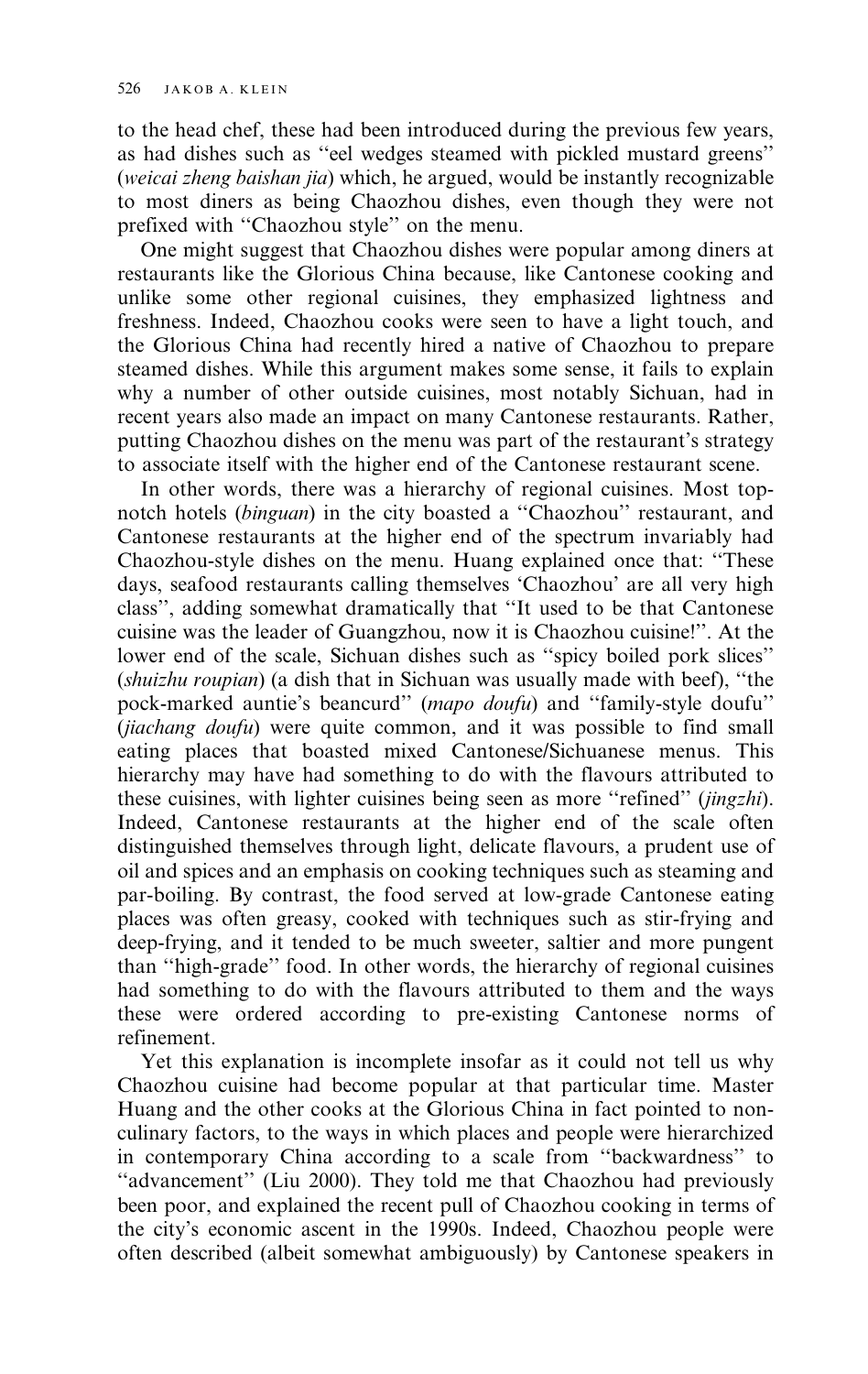Guangzhou as being "clever" (C. lek) and "good at making money" (C. hou wandou chin).<sup>12</sup> By contrast, Sichuan, Hunan and other provinces in the interior were generally regarded as being "backward" (luohou) and people from these regions were seen as "migrant workers" (mingong). That the tendency for high-end Cantonese restaurants to draw on Chaozhou cooking and for low-end restaurants to borrow from Sichuan cooking was not simply about "flavour" but also about "taste" as a social discriminator (Bourdieu 1984) will emerge more clearly below, where I show that the Glorious China had in fact adopted several heavy and spicy dishes, but by way of Hong Kong rather than Sichuan.

### Hong Kong's impact

The fact that people in Guangzhou were able to talk about Guangzhou and Guangdong cuisine as being one and the same thing seems based on the notion that Guangzhou was at its centre, a notion that drew on longstanding associations between regional cooking styles and the occupational cooks and restaurants of major cities (Anderson 1988: 194; Chang 1977: 14; Sabban 1999). However, the assumption that Guangzhou is at the centre of "Cantonese cuisine" is increasingly problematic at a time when Hong Kong has emerged as a major producer of transnational culture (Watson 1997; Mintz and Tan 2001; Gold 1993), and when Guangzhou, Hong Kong and the Pearl River Delta area may be merging into a single southern Chinese "megacity" of some 50 million or more people (Castells 1996: 403-10; Guldin 1995: 113-4).

The profound impact of Hong Kong on Cantonese restaurant culture in Guangzhou can hardly be denied. Since the early 1980s, Hong Kong had been both a model for emulation among restaurateurs and cooks, and also a crucial source of investment in the city's restaurant and hotel industries (Gao and Gong 1999: 61-3; Vogel 1989: 202-3). Hundreds of Hong Kongstyle dimsum and dishes were enthusiastically taken up by Guangzhou chefs in the 1980s, and new types of eating establishments were imported from Hong Kong. These included "tea cafes" (chacanting) and "streetside cooked food stalls" (C. daaihpaaidong) (Wu 2001). The latter term once referred to a specific type of open-air establishment, but by the late 1990s it had come to be used for any restaurant which was seen to cater to popular or "mass" (dazhonghua) tastes, and which did not provide tea and dimsum service.

New serving styles were also introduced from Hong Kong. Customers and employees described how, prior to the mid-1980s, the mostly male

<sup>12</sup> The argument that Chaozhou cooking was regarded as a "leading cuisine" in Guangzhou because of Chaozhou's associations with economic success receives some support from research carried out in Hong Kong. Sidney Cheung discusses an unpublished study by Lee (1997), in which it is argued that Chaozhou cuisine became popular there because "the success stories about the hardworking Chiu Chow [Chaozhou] people were well accepted by the Hong Kong public and they accepted an 'upgraded' Chiu Chow cuisine serving as a metaphor for upward social mobility" (Cheung 2002: 101).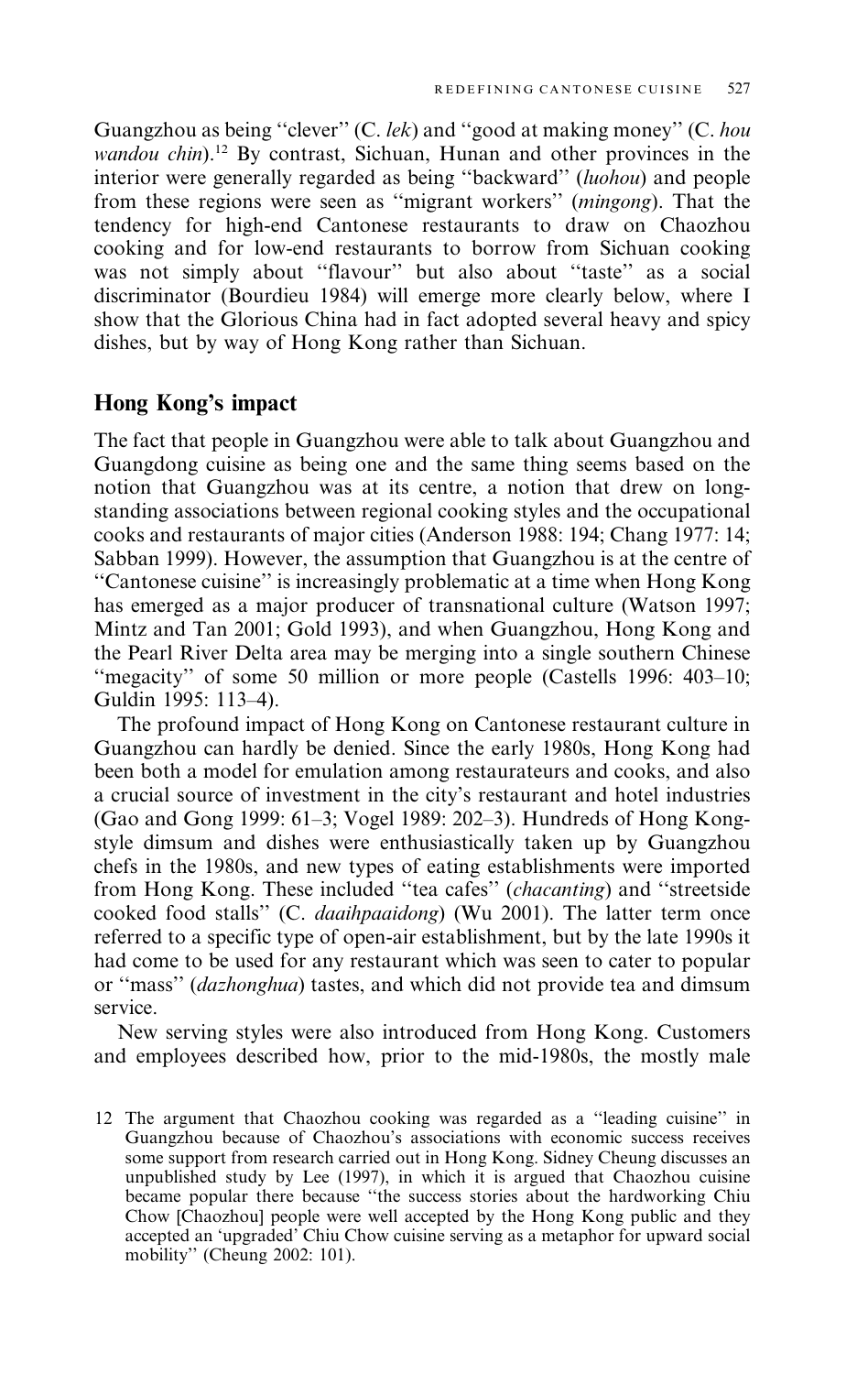waiting staff in the Glorious China and other Guangzhou teahouses would walk around the dining rooms shouting out the wares they had in the huge baskets they held in their hands, supported by straps hanging from their necks. Later, another waiter would add together the empty plates and steamers and then "call out the bill" (jiaodan) to the staff at the counter, using a coded language to distinguish different groups of customers. Even during the Cultural Revolution, when at-the-table service was abolished, "calling out the bill" was not. From the early 1980s, dimsum were placed, Hong Kong-style, on trolleys and wheeled around to customers, usually by female waiting staff.<sup>13</sup> Each party received a card which was stamped by the waitress every time a snack was chosen and quietly added up as one finished.

However, if the influence of Chaozhou was explicitly stated on the menu, little attention was drawn to the much more pervasive impact of Hong Kong. This is perhaps surprising given my argument that upwardly mobile cooks and restaurants wished to be associated with economically successful, "advanced" places. Indeed, only five or six years earlier, I was told, a number of dishes on the Glorious China's menu would have been prefixed with the words "Hong Kong style" (Gangshi). By the late 1990s, however, Guangzhou food journalists, food scholars and cookbook authors were proudly declaring Guangzhou's increasing culinary independence from Hong Kong, and presenting Guangzhou as having reclaimed its position at the centre of Cantonese cuisine (Shi 1997; Gao and Gong 1999; Chen 1997; Liang and Liao 2000).

Unlike these writers, cooks at the Glorious China did not deny the ongoing relevance of Hong Kong cooking. Indeed, they claimed to take no interest in locally published trade journals like Guide to Delicacy (Meishi Daobao) and Guangdong Cooking (Guangdong Pengren), even though copies of the latter were regularly dispatched to the kitchen by the Glorious China head office. Instead, to keep up with the latest trends they read Hong Kong food magazines such as *Food World* (Yinshi Tiandi) and even watched Hong Kong television cooking programmes aimed at domestic cooks, in particular the show that featured Mrs. Fong (C. Fong Taai), by far the most popular Hong Kong television chef in Guangzhou at that time. Crucially, cooks argued that Hong Kong cooking was more outwardlooking than Guangzhou cuisine. As the number three cook at the Glorious China put it, "Hong Kong cooking is more advanced than here. There they combine Chinese and foreign styles much more than we do". Master Huang even suggested that the impact of "foreign" cuisines - and even that of some Chinese regional styles – on Cantonese cooking in Guangzhou had more to do with the mediation of Hong Kong than it did with the presence of these outside restaurants in Guangzhou:

<sup>13</sup> With the rapid development of a male-centred banqueting culture in the 1980s and 90s, front of house (loumian, literally "face of the house") staff were increasingly likely to be young women, reflecting a broader feminization of many parts of urban China's growing service sector (Z. Wang 2000).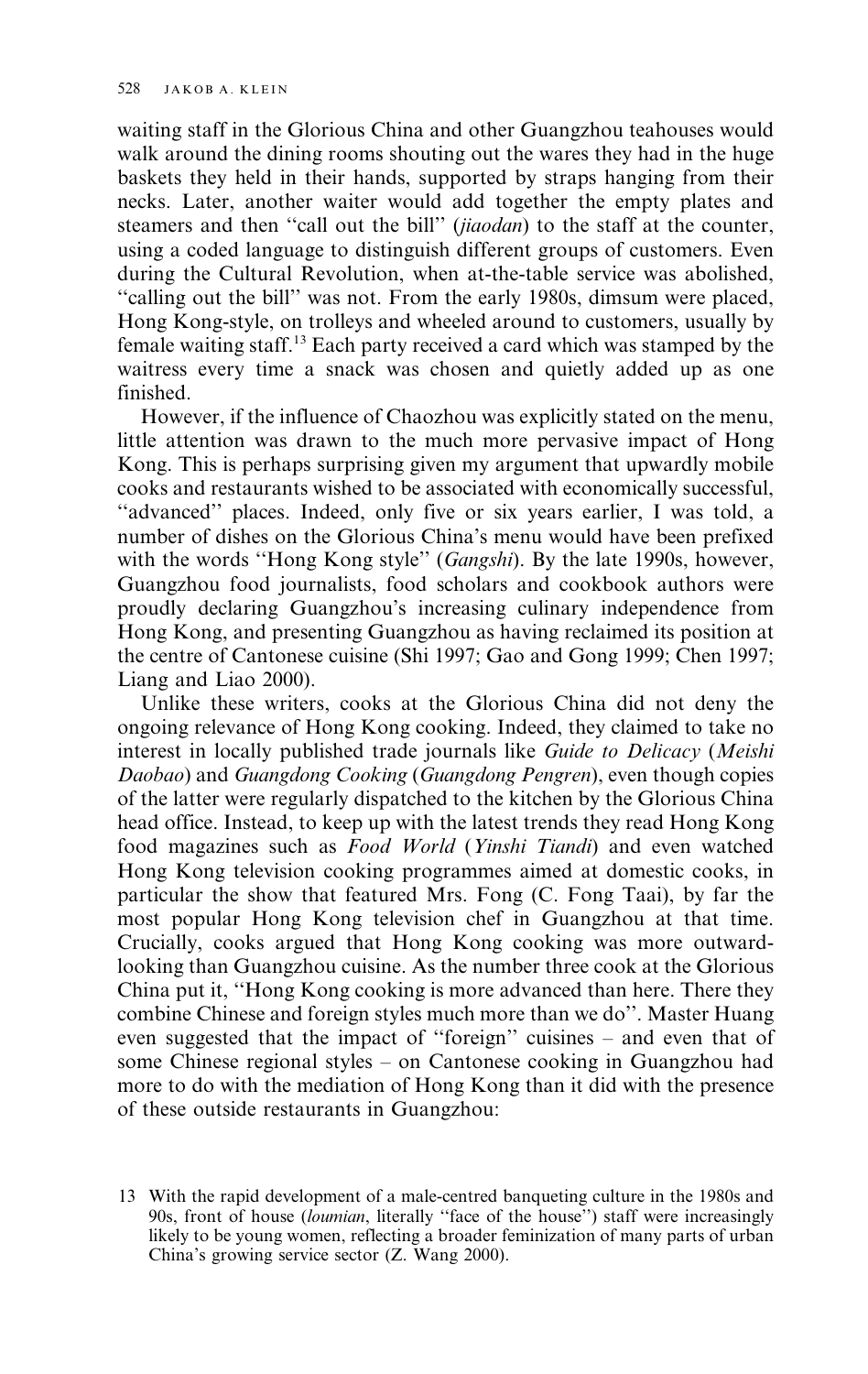There are new dishes coming out of Guangdong every year. Now the influences are from "local snacks" (difang xiaoshi) in Guangdong, minority areas in Guangxi and Yunnan's Xishuangbanna, from Southeast Asia, especially Vietnam - all tropical areas. Between '86 and '95 most of the influences came from the West – France, England, the United States. By '96 it had changed. "Local snacks" became more important. It was the same in Hong Kong. Actually, we follow Hong Kong. Guangdong cooks are influenced by Hong Kong.

At the same time that Hong Kong's influence remained great, however, Guangzhou chefs were arguably becoming increasingly confident, and it might be suggested that Hong Kong's diminishing attraction for diners enabled chefs to appropriate Hong Kong styles with greater selectivity and creativity. All of this can be illustrated with a look at "Cantonese nouvelle cuisine".

## From Hong Kong style Cantonese cuisine to Cantonese nouvelle cuisine

The names "new wave" (xinchao) or "new school" (xinpai) Cantonese cuisine, what I translate here as Cantonese nouvelle cuisine, first appeared in Hong Kong in the 1970s to refer to the internationalized cooking and serving styles emerging in some of the city's up-market restaurants (Cheung 2002: 105–6). In Guangzhou, the term was for a long time used more or less synonymously with "Hong Kong-style Cantonese cuisine" (Gao and Gong 1999: 216). Master Huang explained to me that the style was introduced to Guangzhou in the mid-1980s by the Hong Kong chefs who had been hired to run the Cantonese kitchens in the new international joint-venture hotels. By 1986 or 1987, the local cooks who worked under the Hong Kong masters found employment in other restaurants and introduced the new techniques there. More recently, however, Cantonese nouvelle cuisine was seen in Guangzhou as having become increasingly autonomous from Hong Kong. This was particularly emphasized by food writers. However, even Huang claimed that, by the late 1990s, Guangzhou's cooks had not only mastered the nouvelle cuisine but they had even surpassed their colleagues in Hong Kong in the new styles. This was because, he argued, the Guangzhou cooks had much "deeper roots in Chinese traditional cooking methods", a reference perhaps to the training he and others had received at cooking academies.

Among cooks and food writers in Guangzhou, Cantonese nouvelle cuisine was sometimes described as a movement led by specific chefs, akin perhaps to certain textbook definitions of French nouvelle cuisine (Larousse Gastronomique 1988: 732). More often, though, the term was used in a more vague sense to sum up what were regarded as the most important trends in up-market Cantonese cooking of the past few decades. While descriptions of the new cuisine in Guangzhou varied a great deal, most emphasized that lightness and freshness were key characteristics, claiming that these were even more important than in "traditional"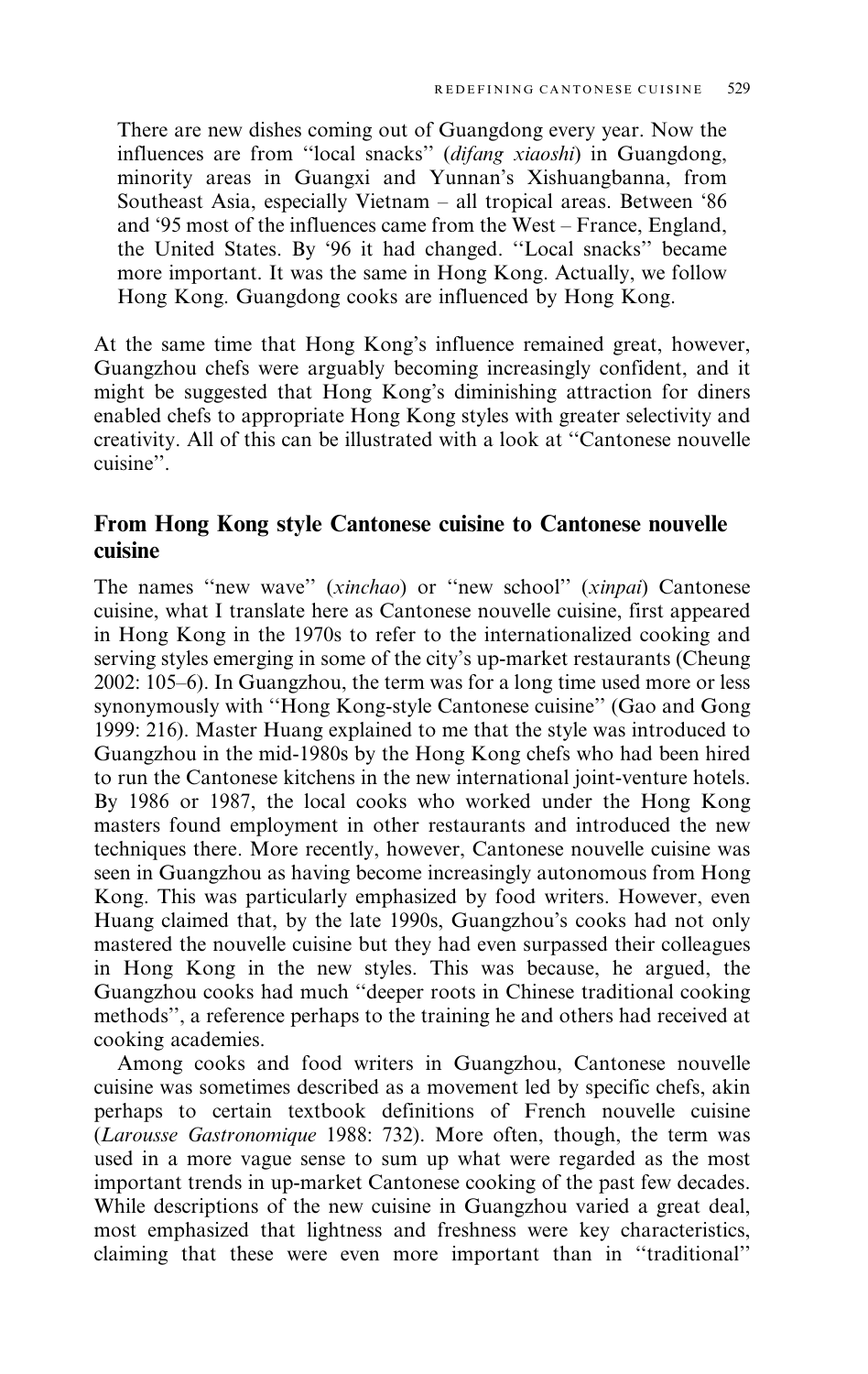Cantonese cooking. Further, all stressed the use of non-Cantonese ingredients and techniques. In this sense it was typical of Jack Goody's concept of an haute cuisine, which displays the cosmopolitanism of its elite consumers through the breadth of its influences (Goody 1982: 105; Cheung  $2002:106$ .

As a marker of distinction, Cantonese nouvelle cuisine helped rank not only consumers but also establishments and staff. Among cooks in the Glorious China, a Cantonese restaurant and its head chef were described as "high grade" only to the extent that they had embraced the new styles. As with Chaozhou-style dishes, introducing Cantonese nouvelle cuisine dishes to the Glorious China menu was an important part of its strategy to become a "high grade" restaurant and attract more customers at mealtimes, in particular more high-paying customers from outside the immediate neighbourhood. Master Huang carefully selected those techniques and dishes from nouvelle cuisine which could be adapted to the needs of the restaurant. One nouvelle introduction to the Glorious China's menu was "country-style dace<sup>14</sup> stuffed with minced pork" (jiaxiang niang lingyu), a classic from nearby Shunde which they had "improved" (gailiang) by adding Western-style barbecue sauce (shaokaozhi) to the stuffing. Huang explained that this dish reflected the nouvelle cuisine's emphases on local country styles and on foreign "mixed" or "ready made" sauces (fuhejiang), like barbecue sauce and mayonnaise or salad cream (C. saleutjeung).

According to Huang, nouvelle cuisine chefs also used methods that combined the flavours of several ingredients in one dish. One of the most popular methods was kao (C. haau), a kind of braising that Huang claimed was an adaptation of a French method. It involved pre-cooking two or more main ingredients, layering these in an earthenware pot, and then simmering them under a lid. For Huang, the advantage was that one could combine small quantities of expensive ingredients, such as scallops or shark's fin, with larger quantities of cheap ones, such as radishes, in such a way that they would "mutually absorb each other's flavours", as he put it. This would have been unheard of in the traditional Cantonese kitchen, he argued. However, kao had become a popular cooking method in the late 1990s, he told me, "now that people don't have so much money".

Cooks at the Glorious China took a very pragmatic approach to the nouvelle cuisine, emphasizing those aspects which could be useful for the restaurant. Introducing novel methods from nouvelle cuisine or the Chaozhou kitchen was above all a way of not falling too far down in the hierarchy of eating places, and for the cooks it was a means of keeping up with colleagues in the more up-market establishments. For Huang, using methods which allowed one to combine cheap and expensive ingredients in one dish was a means to allow customers to sample the latest trends at affordable prices.

In the literature on nouvelle cuisine, the practice of combining cheap and expensive ingredients in one dish was often referred to as "coarse materials,

<sup>14</sup> The lingyu (Circhina molitorella), translated here as "dace", is a freshwater flatfish that is common in the Pearl River Delta area.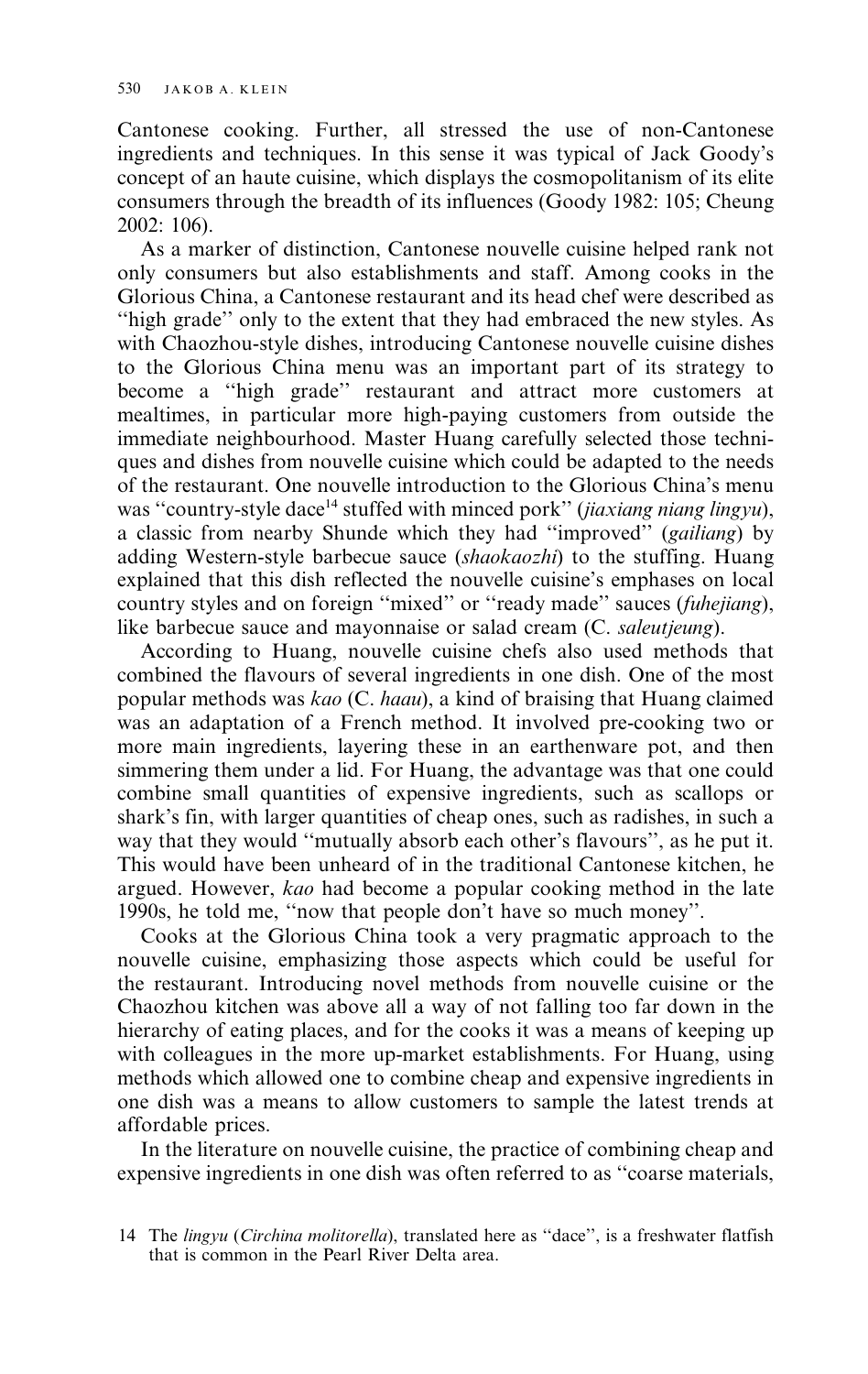refined preparation" (culiao jingzhi) – a term that had also been used in revolutionary-era cookbooks in an attempt to create a socialist, egalitarian Cantonese cuisine. This practice was now widespread in Guangzhou restaurants, ironically in particular in the city's most expensive seafood palaces, where sweet potato leaves (fanshuye) and other foods that were widely regarded as "famine foods" had recently become popular. These dishes did not find their way into the Glorious China, however, whose regulars were mostly of rather modest means and who presumably had not developed a nostalgia for such foods. Huang and the Glorious China managers only introduced those nouvelle dishes that they thought would find a market

## **Conclusion**

According to Master Huang, a core feature of Cantonese cuisine was its ability to adopt new foodstuffs and techniques. For him, the Mao years had been particularly detrimental to Guangzhou's food culture because of the lack of innovation due to the non-existence of competition between restaurants and to the city's isolation from the wider world of goods and flavours. At the same time, however, Huang also presented Cantonese cuisine as having a certain essence, expressed in ideas of lightness and freshness and of seeking the "original" or "natural" flavour of an ingredient. He sometimes summed up these two aspects of Cantonese cuisine with the saying "to change countless times while remaining true to its principles" (wan bian bu li qi zong). While few people I met had developed theories of cuisine as coherent as those of Master Huang, both notions of Cantonese cuisine were widespread at the time of my fieldwork.

Huang's theory, not dissimilar to some of the more structuralist academic theories of cuisine (e.g. Ashkenazi and Jacob 2000), was of course unable to account for the historical contingency of specific innovations. Why these particular influences at this particular time? When considering this, the *performed* aspect of a cuisine become important, that is its expressed use as a symbol of identifications along the lines of locality, region or class. In this paper I have given examples of how the menu at the Glorious China was shaped both by attempts at upward mobility and by local, even neighbourhood-specific, notions of "traditional" flavours. We have also seen how specific borrowings, and the ways these were presented in menus, were shaped by new hierarchies of place and place-based ethnicities and by the ongoing rivalry between two centres of Cantonese cuisine. These examples suggest that "Cantonese" cuisine does not simply reflect any pre-existing or stable community. Rather, it is a medium through which communities and their relation to one another are defined and negotiated.

In addition to not being able to account for specific changes, the idea of change within continuity denies the possibility that the "outside" may in fact have profound effects on basic flavours and cooking techniques, rather than being shaped or even absorbed by the latter. Indeed, many of the techniques and dishes that Huang proudly presented to me as examples of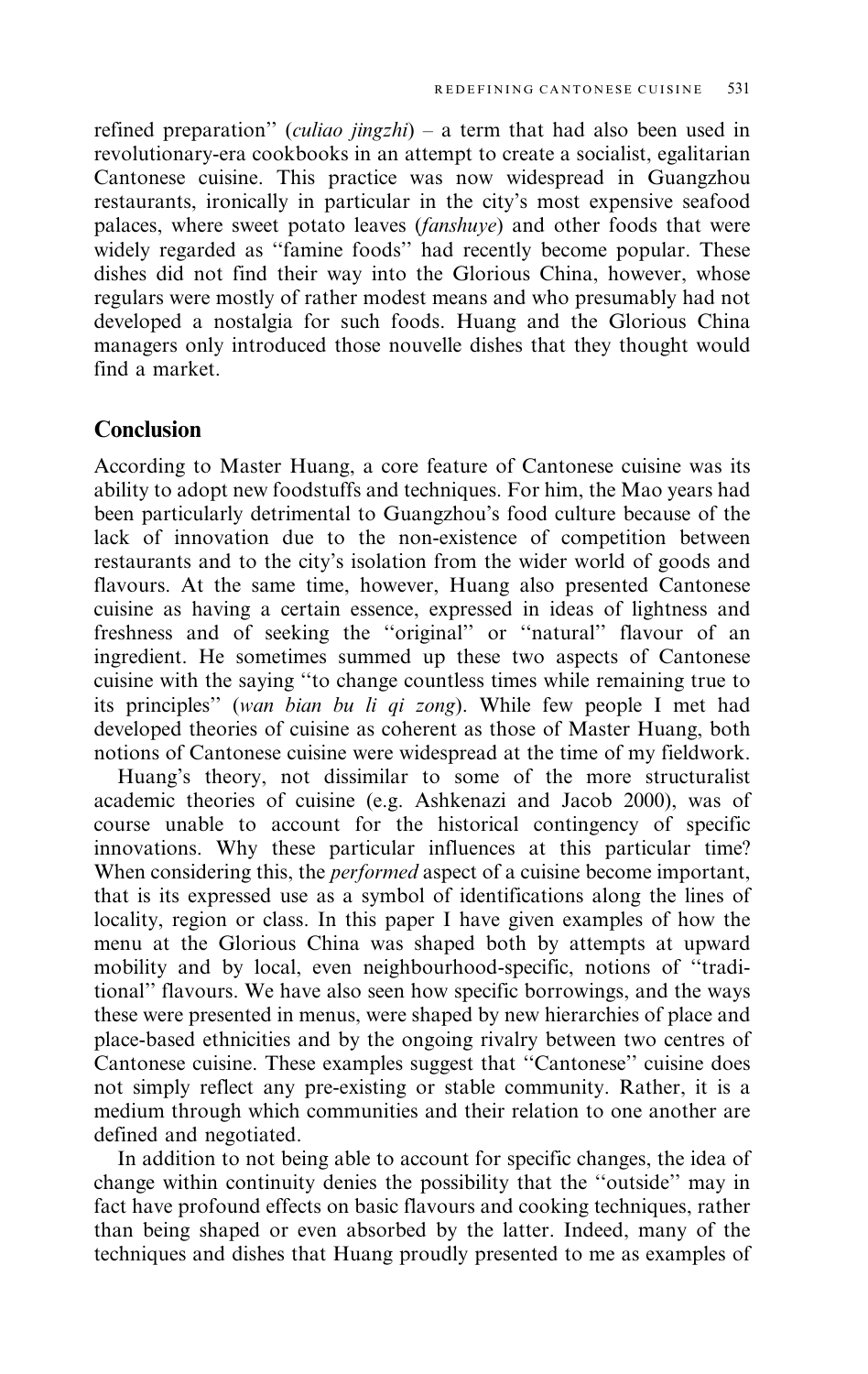"nouvelle cuisine" at the Glorious China could hardly be described as "light" or as seeking the "original" flavours in ingredients. Nor could this be said of the growing use of chillies and other spices, especially at the lower end of the Cantonese restaurant trade. We are left, then, with a paradox: the notion that Cantonese cuisine in Guangzhou was able to change while at the same time remaining true to itself persisted, regardless of the changes going on to the supposedly basic flavour principles and to the communities to which they were seen to belong. But perhaps it is this very paradox that is the strength of Cantonese cuisine? That is, local discourse on food maintained the regional cuisine not only by sustaining shared understandings and ensuring the production of goods, but also through the articulation of ideas which repeatedly contrasted Cantonese and outside cuisines. Through the discursive creation of a cuisine that could both embrace and deny change, global and transregional forces were transformed from potential threats to Cantonese cuisine in Guangzhou, and became resources for its renewal

## **References**

- Amit, Vered. 2002. "Reconceptualizing community", in Vered Amit (ed.), Realizing Community: Concepts, Social Relationships and Sentiments. London and New York: Routledge, 1-20.
- Anderson, Benedict. 1991. Imagined Communities: Reflections on the Origin and Spread of Nationalism (revised edition). London: Verso.
- Anderson, E.N. 1988. The Food of China. New Haven and London: Yale University Press.
- Appadurai, Arjun. 1988. "How to make a national cuisine: cookbooks in contemporary India", Comparative Studies in Society and History 30, 3-24.
- Ashkenazi, Michael and Jean Jacob. 2000. The Essence of Japanese Cuisine: An Essay on Food and Culture. Richmond, Surrey: Curzon Press.
- Avieli, Nir. 2005. "Roasted pigs and bao dumplings: festive food and imagined transnational identity in Chinese-Vietnamese festivals", Asia Pacific Viewpoint  $46/3$ ,  $281-93$ .
- Belasco, Warren. 2004 [1999]. "Food and the counterculture: a story of bread and politics", in James L. Watson and Melissa L. Caldwell (eds), The Cultural Politics of Food and Eating: A Reader. Oxford: Blackwell, 217-34. [Originally published in Raymond Grew (ed.), Food in Global History. Boulder: Westview Press, 273–92.1
- Blofeld, John. 1985. The Chinese Art of Tea. London: George Allen & Unwin.
- Bourdieu, Pierre. 1984. Distinction: A Social Critique of the Judgement of Taste (trans. Richard Nice). London and New York: Routledge.
- Castells, Manuel. 1996. The Rise of the Network Society. Oxford: Blackwell.
- Chang, K.C. 1977. "Introduction", in K.C. Chang (ed.), Food in Chinese Culture: Anthropological and Historical Perspectives. New Haven and London: Yale University Press, 1-21.
- Chen Qingqian. 1997. Xinpai Yuecai (New School Cantonese Cuisine). Guangzhou: Guangdong Lüyou Chubanshe.
- Cheung, Sidney C.H. 2002. "Food and cuisine in a changing society: Hong Kong", in David Y.H. Wu and Sidney C.H. Cheung (eds), The Globalization of Chinese Food. Honolulu: University of Hawai'i Press, 100-12.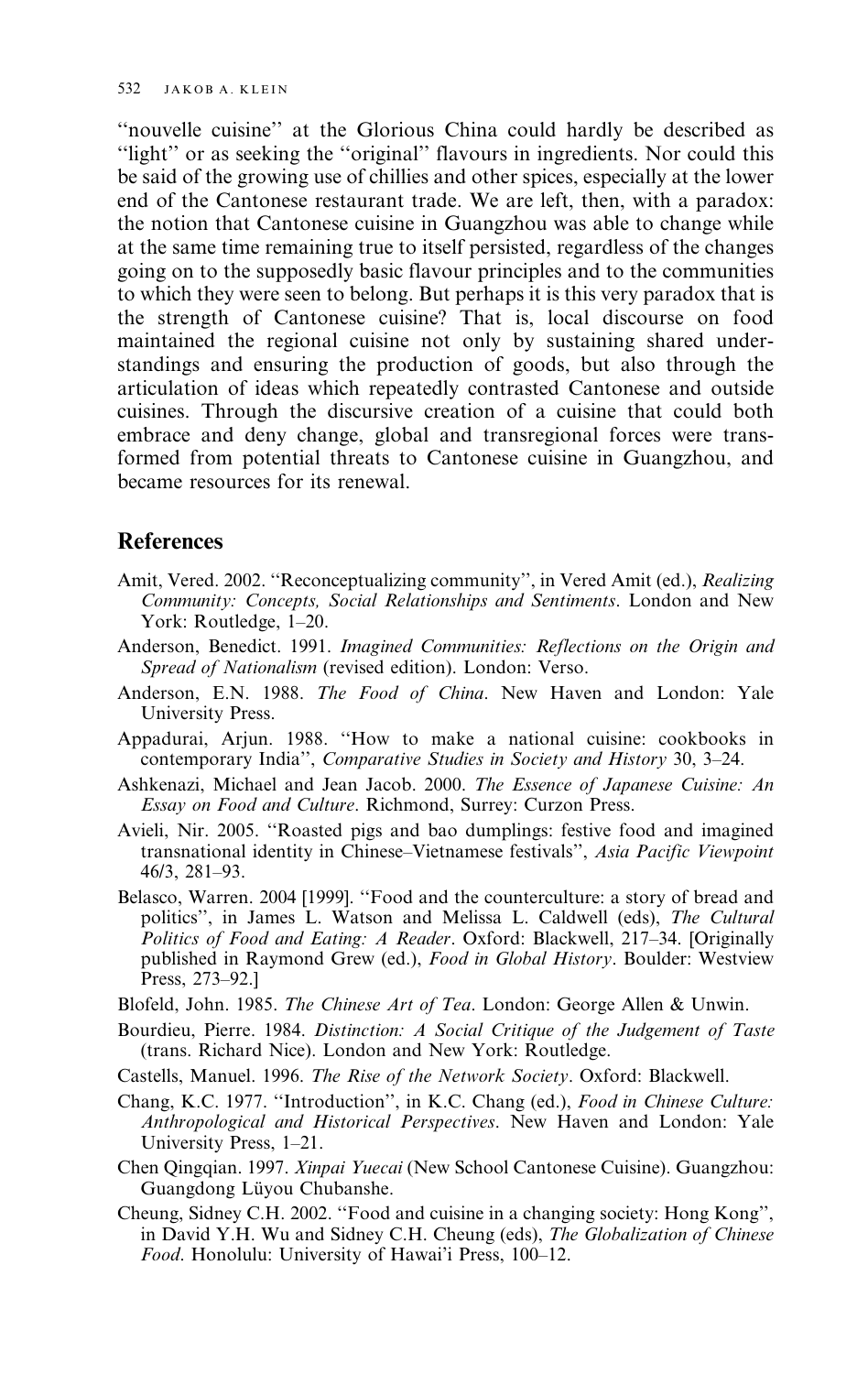- Chua Beng Huat and Ananda Rajah. 2001. "Hybridity, ethnicity and food in Singapore", in David Y.H. Wu and Tan Chee-beng (eds), Changing Chinese Foodways in Asia. Hong Kong: The Chinese University Press, 161-97.
- Cohen, Anthony P. 1985. The Symbolic Construction of Community. London and New York: Tavistock Publications.
- Croll, Elisabeth. 1983. The Family Rice Bowl: Food and the Domestic Economy in China. London: Zed Press.
- Csergo, Julia. 1999. "The emergence of regional cuisines", in Jean-Louis Flandrin and Massimo Montanari (eds), Food: A Culinary History from Antiquity to the Present. New York: Columbia University Press (English ed. Albert Sonnenfeld),  $500 - 15$ .
- Cwiertka, Katarzyna J. 2003. "Eating the world: restaurant culture in early twentieth century Japan", European Journal of East Asian Studies 2/1, 89-116.
- Cwiertka, Katarzyna J. 2006. Modern Japanese Cuisine: Food, Power and National Identity. London: Reaktion Books.
- Davis, Deborah S. 2000. "Introduction: a revolution in consumption", in Deborah S. Davis (ed.), The Consumer Revolution in Urban China. Berkeley: University of California Press, 1-22.
- Deng Duanben, Ou Annian, Jiang Lifu and Mai Guoliang. 1997. Lingnan Zhanggu (Anecdotes from Lingnan), two volumes. Guangzhou: Guangdong Lüyou Chubanshe.
- Faure, David. 1996. "History and culture", in Brian Hook (ed.), Guangdong: China's Promised Land. Hong Kong: Oxford University Press, 1-29.
- Friedman, Edward. 1994. "Reconstructing China's national identity: a southern alternative to Mao era anti-imperialism", The Journal of Asian Studies, 53/1,  $67 - 91$ .
- Gamble, Jos. 2003. Shanghai in Transition: Changing Perspectives and Social Contours of a Chinese Metropolis. London and New York: RoutledgeCurzon.
- Gao Xuzheng and Gong Bohong. 1999. Guangzhou Meishi (Guangzhou Delicacies). Guangzhou: Guangdong Sheng Ditu Chubanshe.
- Gold, Thomas B. 1993. "Go with your feelings: Hong Kong and Taiwan popular culture in Greater China", The China Quarterly 136, 907-25.
- Gong Bohong, 1999. Guangfu Wenhua Yuanliu (Origins and Development of Cantonese Culture). Guangzhou: Guangdong Gaodeng Jiaoyu Chubanshe.
- Goodman, Bryna. 1995. Native Place, City, and Nation: Regional Networks and Identities in Shanghai, 1853-1937. Berkeley: University of California Press.
- Goody, Jack. 1982. Cooking, Cuisine and Class: A Study in Comparative Sociology. Cambridge: Cambridge University Press.
- Guangzhou Nianjian Bianzuan Weiyuanhui (ed.). 1988. Guangzhou Nianjian (Guangzhou Yearbook). Guangzhou: Guangzhou Nianjian Chubanshe.
- Guangzhou Nianjian Bianzuan Weiyuanhui (ed.). 1999. Guangzhou Nianjian (Guangzhou Yearbook). Guangzhou: Guangzhou Nianjian Chubanshe.
- Guangzhou Shizhengfu. 1934. Guangzhou Zhinan (Guangzhou Guide). Guangzhou: Guangzhou Shizhengfu.
- Guldin, Gregory Eliyu. 1995. "Toward a greater Guangdong: Hong Kong's sociocultural impact on the Pearl River Delta and beyond", in Reginald Yin-Wang Kwok and Alvin Y. So (eds), The Hong Kong-Guangdong Link: Partnership in Flux. Armonk: M. E. Sharpe, 89-118.
- Han Boquan. 1992. "Guangdong juan" (Guangdong), in Lu Kecai (ed.), Zhonghua Minzu Yinshi Fengsu Daguan (Survey of the Culinary Customs of the Chinese Nation). Beijing: Shijie Zhishi Chubanshe, 338-44.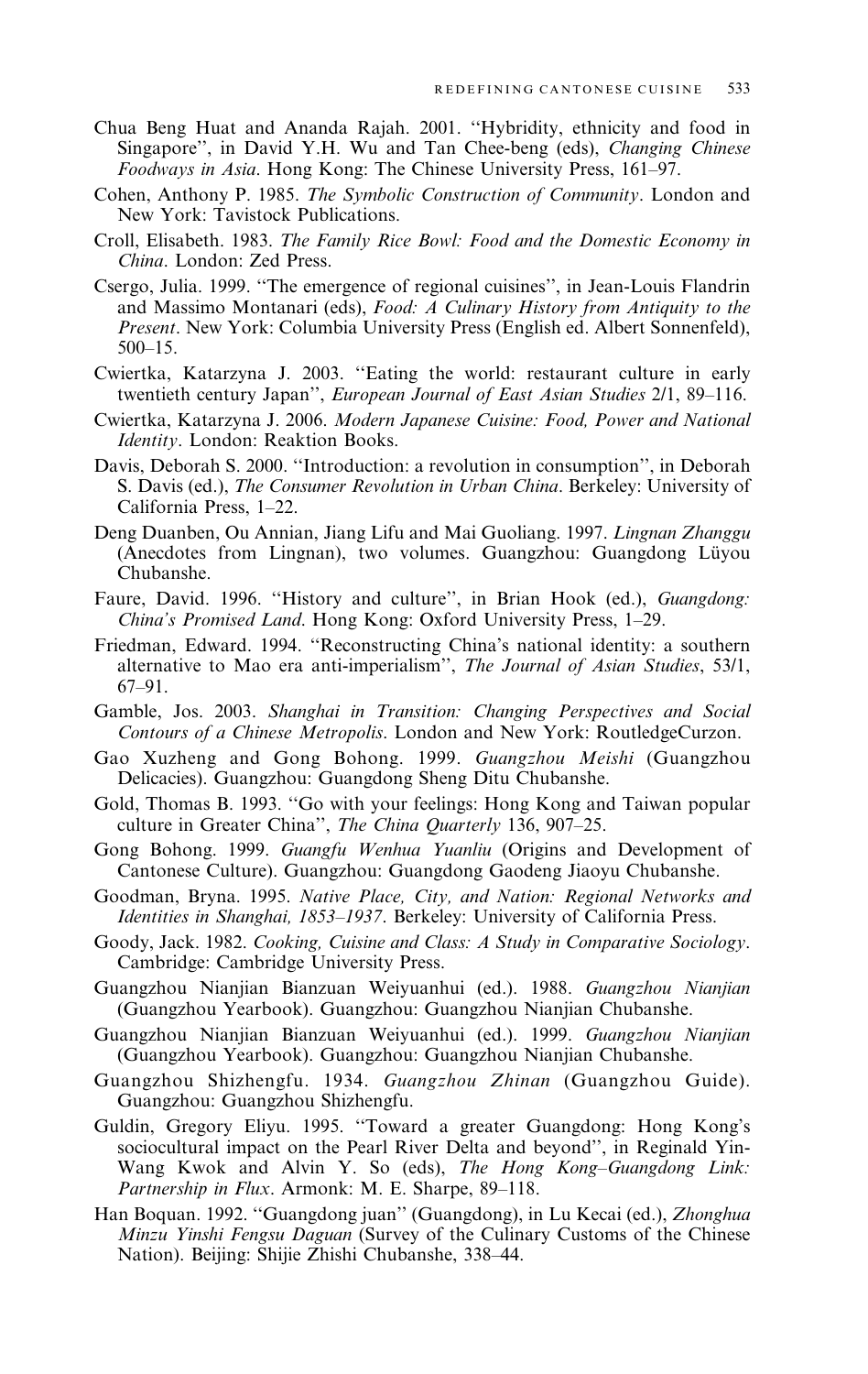- Ho, Virgil Kit-yiu. 1991. "The limits of hatred: popular attitudes towards the West in Republican Canton", East Asian History 2, 87-104.
- Hobsbawm, Eric and Terence Ranger (eds). 1983. The Invention of Tradition. Cambridge: Cambridge University Press.
- Hsu, Vera and Francis L.K. Hsu. 1977. "Modern China: North", in K.C. Chang (ed.), Food in Chinese Culture: Anthropological and Historical Perspectives. New Haven and London: Yale University Press, 295-316.
- Huang Minghui. 1936. Guangzhou ji Xianggang (Guangzhou and Hong Kong). Shanghai: Xin Shengming Shuju.
- Jing, Jun. 2000. Feeding China's Little Emperors: Food, Children, and Social Change. Stanford: Stanford University Press.
- Klein, Jakob A. 2004. Reinventing the Traditional Guangzhou Teahouse: Caterers, Customers and Cooks in Post-Socialist Urban South China. Unpublished PhD thesis, University of London.
- Klein, Jakob. 2006. "Changing tastes in Guangzhou: restaurant writings in the late 1990s", in Kevin Latham, Stuart Thompson and Jakob Klein (eds), Consuming China: Approaches to Cultural Change in Contemporary China. London and New York: Routledge, 104–20.
- Klein, Jakob A. Forthcoming. "'For eating, it's Guangzhou': regional culinary traditions and Chinese socialism", in Harry West and Parvathi Raman (eds), Enduring Socialism: Explorations of Revolution and Transformation, Restoration and Continuation. New York and Oxford: Berghahn Books.
- Larousse Gastronomique (English edition). 1988. London: Paul Hamlyn.
- Latham, Kevin. 1996. Cantonese Opera in Hong Kong: An Anthropological Investigation of Cultural Practices of Appreciation and Performance in the Early 1990s. Unpublished PhD thesis, University of London.
- Lee, Wai Yee. 1997. Food and Ethnicity: A Study of Eating Habits among Chiu Chow People in Hong Kong. Unpublished M.Phil. thesis, Department of Anthropology, The Chinese University of Hong Kong.
- Li Xiusong. 1995. "Guangdong cai" (Cantonese cuisine), in Zhongguo Pengren Baike Quanshu Bianweihui and Zhongguo a Baike Quanshu Bianjibu (eds), Zhongguo Pengren Baike Quanshu (Encyclopedia of Chinese Cooking). Beijing: Zhongguo Da Baike Quanshu Chubanshe.
- Liang Chang and Liao Lixiang. 2000. Xinchao Yuecai (New Wave Cantonese Cuisine, 2 vols). Guangzhou: Guangdong Keji Chubanshe.
- Liao Shulun (ed.). 1948. Guangzhou Daguan (Grand Spectacle of Guangzhou). Guangzhou: Tiannan Chubanshe.
- Liu Manqiu. 1999. Guangzhou Diyi Jia: Guangzhou Jiujia Jian Dian Liushi Zhounian (The Foremost House in Guangzhou: The Sixtieth Anniversary of the Establishment of the Guangzhou Restaurant). Guangzhou: Guangdong Gaodeng Jiaoyu Chubanshe.
- Liu, Xin. 2000. In One's Own Shadow: An Ethnographic Account of the Condition of Post-Reform Rural China. Berkeley: University of California Press.
- Miles, Steven B. 2006. The Sea of Learning: Mobility and Identity in Nineteenth-Century Guangzhou. Cambridge, MA and London: Harvard University Asia Center.
- Mintz, Sidney W. 2002. "Food and eating: some persisting questions", in Warren Belasco and Philip Scranton (eds), Food Nations: Selling Taste in Consumer Societies. New York and London: Routledge, 24-47.
- Mintz, Sidney W. 1996. Tasting Food, Tasting Freedom: Excursions into Eating, Culture, and the Past. Boston: Beacon Press.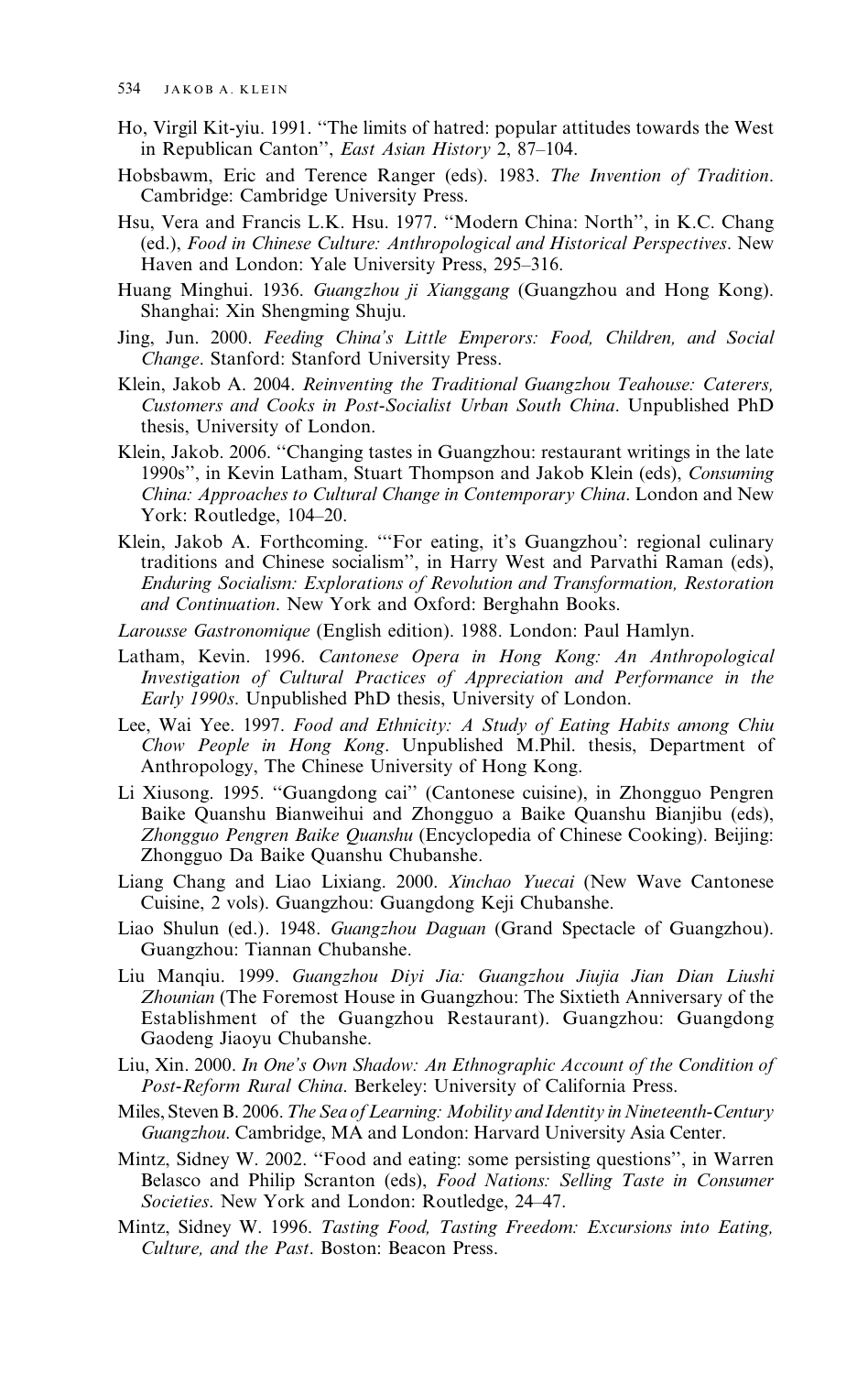- Mintz, Sidney W. and Chee Beng Tan. 2001. "Bean-curd consumption in Hong Kong", *Ethnology* 40/2, 113-28.
- Rhoads, Edward. 1974. "Merchant associations in Canton, 1895-1911", in Mark Elvin and G. William Skinner (eds), The Chinese City Between Two Worlds. Stanford: Stanford University Press, 97-117.
- Roberts, J.A.G. 2002. China to Chinatown: Chinese Food in the West. London: Reaktion Books.
- Rozin, Elizabeth and Paul Rozin. 2005 [1981]. "Culinary themes and variations". in Carolyn Korsmeyer (ed.), The Taste Culture Reader: Experiencing Food and Drink. Oxford: Berg, 34-41. [Originally published in Natural History February  $1981, 6-14.1$
- Sabban, Françoise. 1999. "China: eating and cooking", in Alan Davidson (ed.), The Oxford Companion to Food. Oxford: Oxford University Press, 171–73.
- Schintz, Alfred. 1989. Cities in China. Berlin: Gebrüder Borntraeger.
- Shen Hongfei. 2000. *Xieshi zhuvi (Gastronomism)*. Chengdu: Sichuan Wenyi Chubanshe.
- Shi Peilin. 1997. "Guangzhou shisi gaobie Gangchu" (Guangzhou restaurants bid farewell to Hong Kong chefs), Yangcheng Wanbao (Yangcheng Evening News), 29 July.
- Short, Frances. 2006. Kitchen Secrets: The Meaning of Cooking in Everyday Life. Oxford: Berg.
- Simoons, Frederick J. 1991. Food in China: A Cultural and Historical Inquiry. Boca Raton: CRC Press.
- Siu, Helen. 2002. "Redefining the market town through festivals in south China", in David Faure and Tao Tao Liu (eds), Town and Country in China: Identity and Perception. Houndmills: Palgrave, 233-49.
- Snow, Don. 2004. Cantonese as Written Language: The Growth of a Written Chinese Vernacular. Hong Kong: Hong Kong University Press.
- Sutton, David E. 2001. Remembrance of Repasts: An Anthropology of Food and Memory. Oxford: Berg.
- Tam, Siumi Maria. 1997. "Eating metropolitaneity: Hong Kong identity in vumcha", The Australian Journal of Anthropology 8/3, 291-306.
- Tam, Siumi Maria. 2002. "Heunggongyan forever: immigrant life and Hong Kong style yumcha in Australia", in David Y.H. Wu and Sidney C.H. Cheung (eds), The Globalization of Chinese Food. Honolulu: University of Hawai'i Press,  $131 - 51$ .
- Tang Zhengchang. 1999. "Yuecai pian" (A note on Cantonese cuisine), in his Zhongguo Yinshi Wenhua Sanlun (Essays on Chinese Culinary Culture). Tapei: Taiwan Shangwu Yinshuguan.
- Thompson, Stuart. 1994. "Riz de passage? Life bytes and alimentary practices", China Now 149, 10-12.
- Tsin, Michael. 2000. "Canton remapped", in Joseph W. Esherick (ed.), Remaking the Chinese City: Modernity and National Identity, 1900-1950. Honolulu: University of Hawai'i Press, 19-29.
- Vogel, Ezra. 1989. One Step Ahead in China: Guangdong under Reform. Cambridge, MA: Harvard University Press.
- Wang, Gan. 2000. "Cultivating friendship through bowling in Shenzhen", in Deborah S. Davis (ed.), The Consumer Revolution in Urban China. Berkeley: University of California Press, 250–67.
- Wang, Shaoguang. 1995. "The politics of private time: changing leisure patterns in urban China", in Deborah S. Davis et al. (eds), Urban Spaces in Contemporary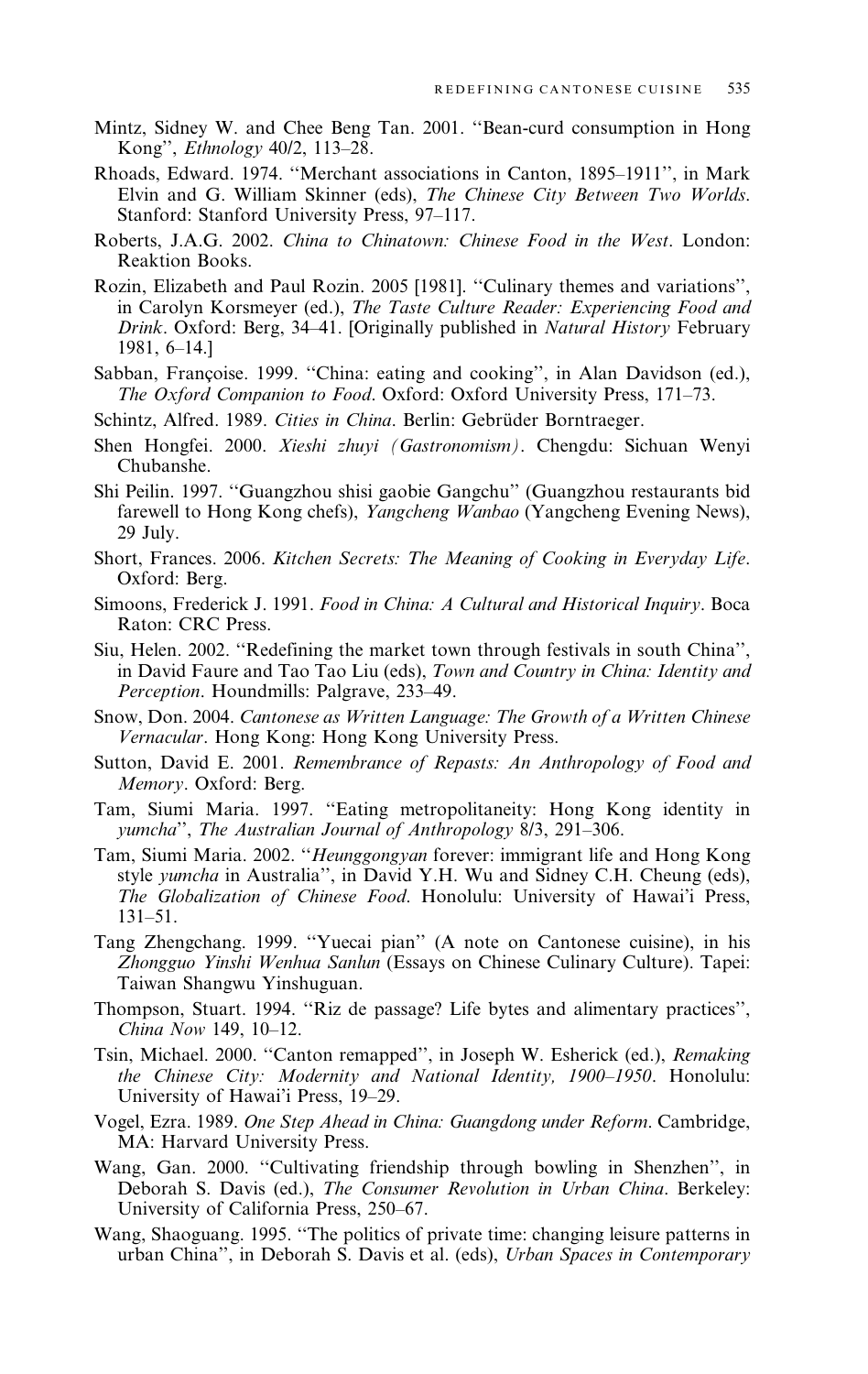China: The Potential for Autonomy and Community in Post-Mao China. Washington, D.C.: Woodrow Wilson Press; and Cambridge: Cambridge University Press, 149-72.

- Wang Wenyuan. 1927. "Guangzhou de chadian" (Guangzhou's tea snacks), Yusi (Threads of Words) 126, 24-26.
- Wang, Zheng. 2000. "Gender, employment and women's resistance", in Elizabeth J. Perry and Mark Selden (eds), Chinese Society: Change, Conflict and Resistance. London and New York: Routledge, 62-82.
- Watson, James L. 1997. "McDonald's in Hong Kong: consumerism, dietary change, and the rise of a children's culture", in James L. Watson (ed.), Golden Arches East: McDonald's in East Asia. Stanford: Stanford University Press,  $77 - 109.$
- Wilk, Richard R. 2002. "Food and nationalism: the origins of 'Belizean food'", in Warren Belasco and Philip Scranton (eds), Food Nations: Selling Taste in Consumer Societies. New York and London: Routledge, 67-89.
- Wilk, Richard. 2006a. "From wild weeds to artisanal cheese", in Richard Wilk (ed.), Fast Food, Slow Food: The Cultural Economy of the Global Food System. Lanham, MD: Altamira Press, 13-27.
- Wilk, Richard. 2006b. Home Cooking in the Global Village: Caribbean Food from Buccaneers to Ecotourists. Oxford: Berg.
- Wu, David Y.H. 2001. "Chinese café in Hong Kong", in David Y.H. Wu and Tan Chee-beng (eds), *Changing Chinese Foodways in Asia*. Hong Kong: The Chinese University Press, 71-80.
- Wuxing Cihangshi. 1919. Guangzhou Zhinan (Guangzhou Guide). Shanghai: Xinhua Shuju.
- Yan, Yunxiang. 2000. "Of hamburger and social space: consuming McDonald's in Beijing", in Deborah S. Davis (ed.), The Consumer Revolution in Urban China. Berkeley: University of California Press, 201-25.
- Ye Chunsheng, 1992. "Rong Zhong Xi yu yi lu, ji shi yi yu yi tang Guangzhou chalou wenhua yanjiu" (Mixing Chinese and Western in one oven, combining food and art under one roof: a study of Guangzhou's teahouse culture), in Shanghai Minjian Wenyijia Xiehui (ed.), Zhongguo Minjian Wenhua (Chinese Folk Culture), Vol 8. Shanghai: Xuelin chubanshe.
- Zhongguo Caipu Bianxiezu (ed.). 1976. Zhongguo Caipu (Guangdong) (The China Cookbook: Guangdong). S.l.: Zhongguo Caizheng Jingji Chubanshe.
- Zhu Xiaodan (gen. ed.). 1999–2000. Ke'ai de Guangzhou Congshu (Beloved Guangzhou Series), six volumes. Guangzhou: Guangdong Sheng Ditu Chubanshe.
- Zuimian Shanren. c. 1975. "Banmangmei chalou duqu" (Fake blind girl sings in teahouse), in his Guangdong Heimu Daguan (Grand Spectacle of the Scandalous Side of Guangdong). Facsimile of early 1920s edition.